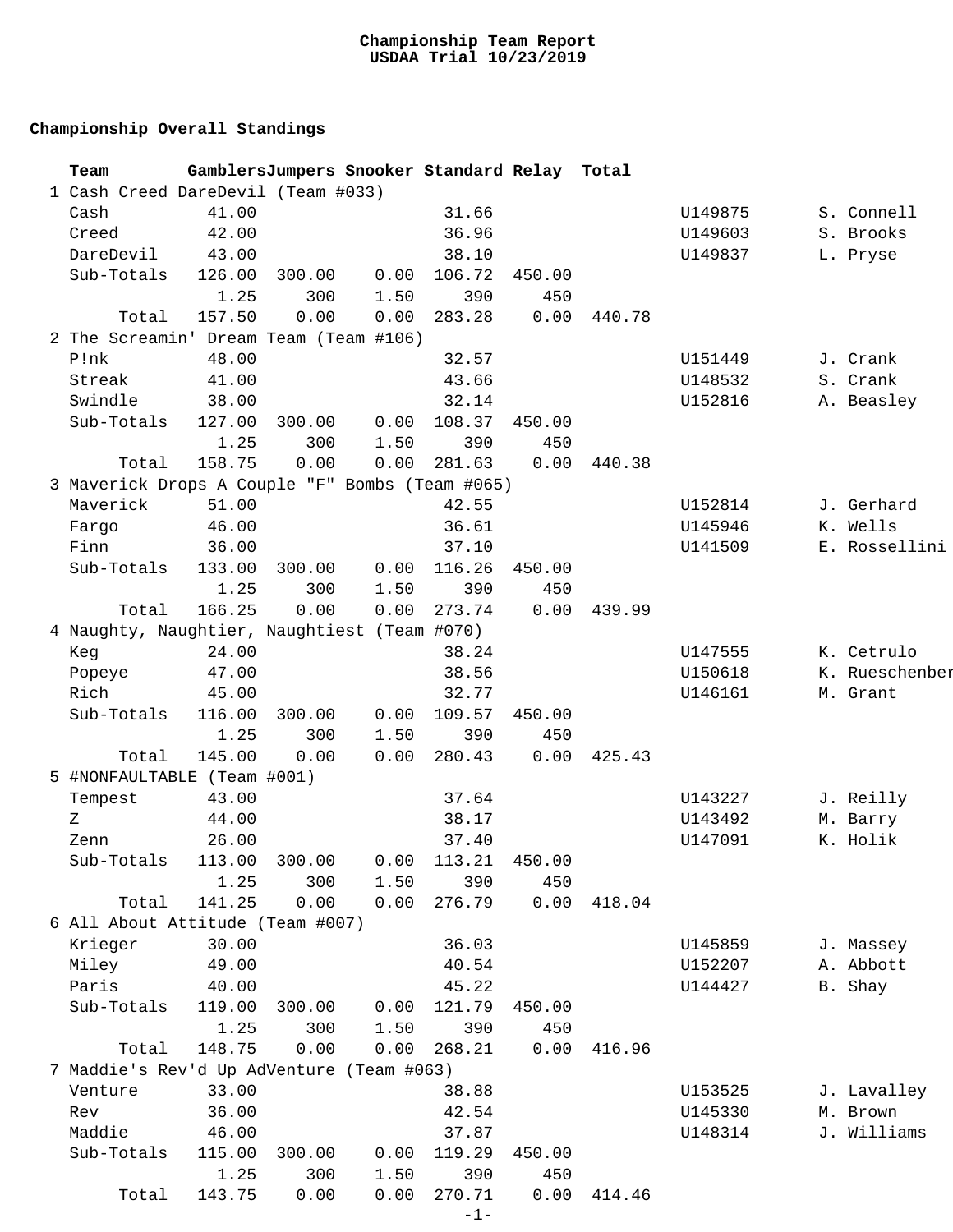| 8 Crabcakes (Team #038)                   |        |        |      |                 |        |        |         |                |
|-------------------------------------------|--------|--------|------|-----------------|--------|--------|---------|----------------|
| Truant                                    | 31.00  |        |      | 32.82           |        |        | U154229 | C. Hornor      |
| Lainey                                    | 40.00  |        |      | 42.52           |        |        | U147078 | D. Rohaus      |
| Glance                                    | 38.00  |        |      | 38.09           |        |        | U138422 | S. Dos         |
| Sub-Totals                                | 109.00 | 300.00 | 0.00 | 113.43          | 450.00 |        |         |                |
|                                           | 1.25   | 300    | 1.50 | 390             | 450    |        |         |                |
| Total                                     | 136.25 | 0.00   | 0.00 | 276.57          | 0.00   | 412.82 |         |                |
| 9 J-Crew (Team #052)                      |        |        |      |                 |        |        |         |                |
| Jiffy                                     | 31.00  |        |      | 32.86           |        |        | U149168 | L. Brigante    |
| Jake                                      | 39.00  |        |      | 33.47           |        |        | U142695 | K. Rohr        |
| Justice                                   | 39.00  |        |      | 48.16           |        |        | U155030 | L. Elson       |
| Sub-Totals                                | 109.00 | 300.00 | 0.00 | 114.49          | 450.00 |        |         |                |
|                                           | 1.25   | 300    | 1.50 | 390             | 450    |        |         |                |
| Total                                     | 136.25 | 0.00   | 0.00 | 275.51          | 0.00   | 411.76 |         |                |
| 10 Southern Sizzle (Team #094)            |        |        |      |                 |        |        |         |                |
| Zig-zag                                   | 43.00  |        |      | 49.00           |        |        | U151004 | S. Peterson    |
| Hedy                                      | 46.00  |        |      | 39.88           |        |        | U147560 | S. Cochran     |
| Synge                                     | 27.00  |        |      | 36.29           |        |        | U150505 | S. Wesley      |
| Sub-Totals                                | 116.00 | 300.00 | 0.00 | 125.17          | 450.00 |        |         |                |
|                                           | 1.25   | 300    | 1.50 | 390             | 450    |        |         |                |
| Total                                     | 145.00 | 0.00   | 0.00 | 264.83          | 0.00   | 409.83 |         |                |
| 11 The Lucky Ones (Team #105)             |        |        |      |                 |        |        |         |                |
| Lilu                                      | 41.00  |        |      | 37.85           |        |        | U149385 | N. O'Brien     |
| Dodge                                     | 24.00  |        |      | 45.60           |        |        | U150223 | D. Pubillones  |
| Ritz                                      | 41.00  |        |      | 32.75           |        |        | U144639 | N. Houghton    |
| Sub-Totals                                | 106.00 | 300.00 | 0.00 | 116.20          | 450.00 |        |         |                |
|                                           | 1.25   | 300    | 1.50 | 390             | 450    |        |         |                |
| Total                                     | 132.50 | 0.00   | 0.00 | 273.80          | 0.00   | 406.30 |         |                |
| 12 Japan C (Team #055)                    |        |        |      |                 |        |        |         |                |
| Ami                                       | 50.00  |        |      | 36.87           |        |        | U153648 | M. Naito       |
| Kanna                                     | 27.00  |        |      | 35.12           |        |        | U146296 | M. Wakabayashi |
| Katy                                      | 29.00  |        |      | 44.62           |        |        | U146297 | F. Nitta       |
| Sub-Totals                                | 106.00 | 300.00 | 0.00 | 116.61          | 450.00 |        |         |                |
|                                           | 1.25   | 300    | 1.50 | 390             | 450    |        |         |                |
| Total                                     | 132.50 | 0.00   | 0.00 | 273.39          | 0.00   | 405.89 |         |                |
| 13 Graphene Simmer Down Usher (Team #047) |        |        |      |                 |        |        |         |                |
| Usher                                     | 36.00  |        |      | 46.87           |        |        | U145397 | A. Peach       |
| Graphene                                  | 36.00  |        |      | 36.34           |        |        | U154617 | P. Simpson     |
| Simmer Down!                              | 34.00  |        |      | 37.04           |        |        | U145664 | M. Speagle     |
| Sub-Totals                                | 106.00 | 300.00 | 0.00 | 120.25          | 450.00 |        |         |                |
|                                           | 1.25   | 300    | 1.50 | 390             | 450    |        |         |                |
| Total                                     | 132.50 | 0.00   | 0.00 | 269.75          | 0.00   | 402.25 |         |                |
| 14 Tallah's Trek For Glory (Team #100)    |        |        |      |                 |        |        |         |                |
| Glory                                     | 41.00  |        |      | 31.49           |        |        | U149666 | R. Downs       |
| Talla                                     | 24.00  |        |      | 42.11           |        |        | U141600 | S. Jones       |
| Trek                                      | 37.00  |        |      | 45.74           |        |        | U148015 | B. Schaezler   |
| Sub-Totals                                | 102.00 | 300.00 | 0.00 | 119.34          | 450.00 |        |         |                |
|                                           | 1.25   | 300    | 1.50 | 390             | 450    |        |         |                |
| Total                                     | 127.50 | 0.00   | 0.00 | 270.66          | 0.00   | 398.16 |         |                |
| 15 Small World (Team #091)                |        |        |      |                 |        |        |         |                |
| What!                                     | 38.00  |        |      | 42.46           |        |        | U153624 | T. Calvert     |
| Lark                                      | 45.00  |        |      | 37.36           |        |        | U154434 | B. Lynch       |
| Lenon                                     | 36.00  |        |      | 62.62           |        |        | U155666 | H. Ito         |
| Sub-Totals                                | 119.00 | 300.00 | 0.00 | 142.44<br>$-2-$ | 450.00 |        |         |                |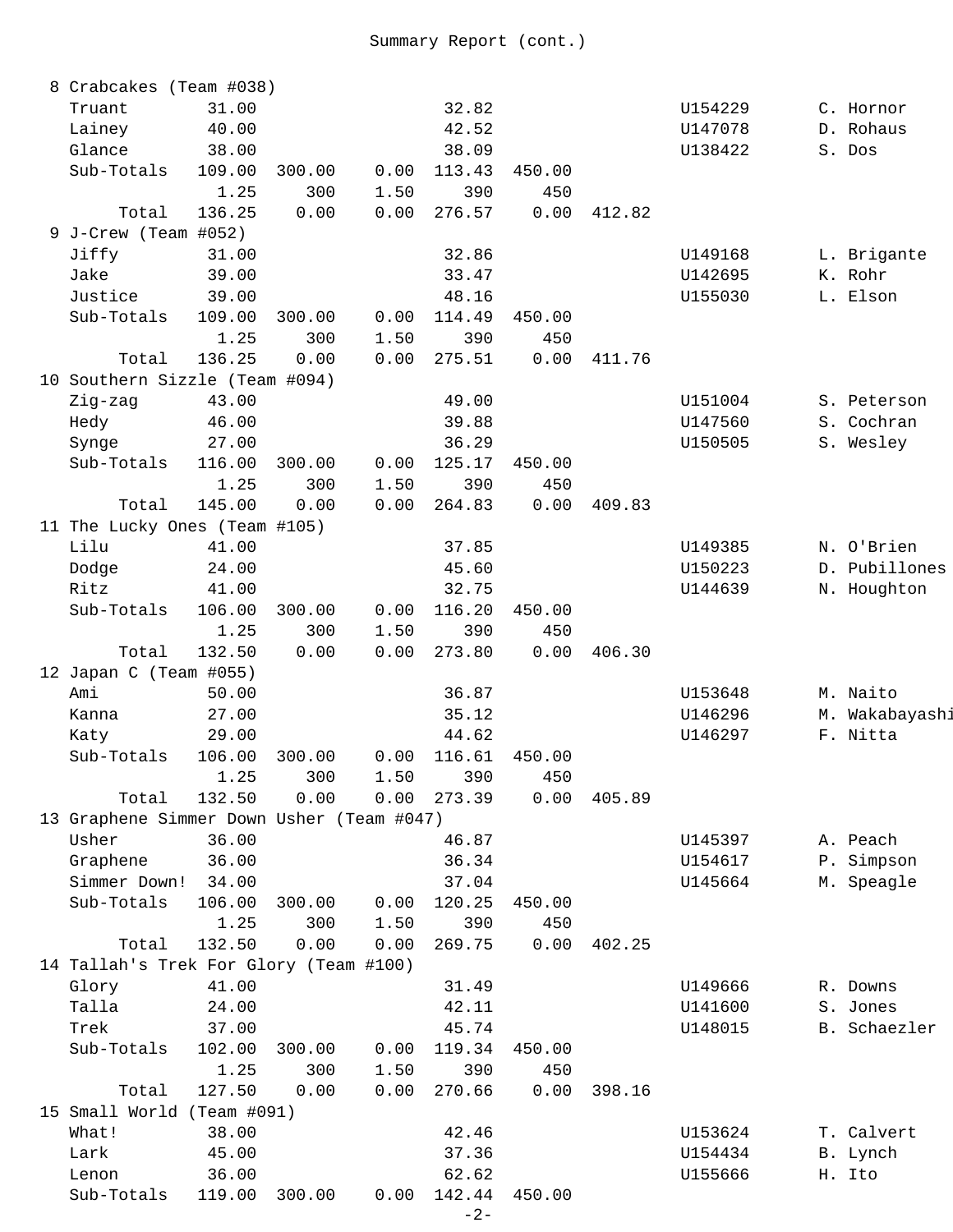|                                                         | 1.25            | 300           | 1.50         | 390             | 450           |        |         |              |
|---------------------------------------------------------|-----------------|---------------|--------------|-----------------|---------------|--------|---------|--------------|
| Total                                                   | 148.75          | 0.00          | 0.00         | 247.56          | 0.00          | 396.31 |         |              |
| 16 Don't Jinx It (Team #042)                            |                 |               |              |                 |               |        |         |              |
| Solo                                                    | 29.00           |               |              | 47.98           |               |        | U146342 | A. Castro    |
| Gambit                                                  | 28.00           |               |              | 37.00           |               |        | R813411 | A. Nottestad |
| Jolt                                                    | 43.00           |               |              | 33.74           |               |        | U141404 | T. Millet    |
| Sub-Totals                                              | 100.00          | 300.00        | 0.00         | 118.72          | 450.00        |        |         |              |
|                                                         | 1.25            | 300           | 1.50         | 390             | 450           |        |         |              |
| Total                                                   | 125.00          | 0.00          | 0.00         | 271.28          | 0.00          | 396.28 |         |              |
| 17 Brit, Bree, Roo! (Team #028)                         |                 |               |              |                 |               |        |         |              |
| Britain                                                 | 46.00           |               |              | 37.48           |               |        | U135552 | B. Pinder    |
| Jillaroo                                                | 40.00           |               |              | 42.90           |               |        | U146883 | H. Smith     |
| <b>Bree</b>                                             | 31.00           |               |              | 62.41           |               |        | U151480 | L. Zich      |
| Sub-Totals                                              | 117.00          | 300.00        | 0.00         | 142.79          | 450.00        |        |         |              |
|                                                         | 1.25            | 300           | 1.50         | 390             | 450           |        |         |              |
| Total                                                   | 146.25          | 0.00          | 0.00         | 247.21          | 0.00          | 393.46 |         |              |
| 18 Running With Toy Toy (Team #089)                     |                 |               |              |                 |               |        |         |              |
| Roxy                                                    | 39.00           |               |              | 46.26           |               |        | U147086 | I. White     |
| Bright<br>Nebraska                                      | 38.00           |               |              | 41.08           |               |        | U151153 | R. Sanders   |
|                                                         | 23.00<br>100.00 | 300.00        | 0.00         | 35.76<br>123.10 |               |        | U156697 | A. Eifert    |
| Sub-Totals                                              | 1.25            | 300           | 1.50         | 390             | 450.00<br>450 |        |         |              |
| Total                                                   | 125.00          | 0.00          | 0.00         | 266.90          | 0.00          | 391.90 |         |              |
| 19 Age Is No Barrier (Team #006)                        |                 |               |              |                 |               |        |         |              |
| Keen                                                    | 34.00           |               |              | 44.53           |               |        | U512463 | B. Martin    |
| Zivi                                                    | 40.00           |               |              | 45.23           |               |        | U135119 | J. Kozma     |
| Snafu                                                   | 31.00           |               |              | 40.25           |               |        | U511598 | P. Reid      |
| Sub-Totals                                              | 105.00          | 300.00        | 0.00         | 130.01          | 450.00        |        |         |              |
|                                                         | 1.25            | 300           | 1.50         | 390             | 450           |        |         |              |
| Total                                                   | 131.25          | 0.00          | 0.00         | 259.99          | 0.00          | 391.24 |         |              |
| 20 Taken A Swig With Amigos (Team #099)                 |                 |               |              |                 |               |        |         |              |
| Taken                                                   | 41.00           |               |              | 42.26           |               |        | U141080 | W. Peluse    |
| Amigo                                                   | 31.00           |               |              | 37.52           |               |        | U150483 | G. Friedl    |
| Swig                                                    | 33.00           |               |              | 51.35           |               |        | U144875 | R. King      |
| Sub-Totals                                              | 105.00          | 300.00        | 0.00         | 131.13          | 450.00        |        |         |              |
|                                                         | 1.25            | 300           | 1.50         | 390             | 450           |        |         |              |
| Total                                                   | 131.25          | 0.00          | 0.00         | 258.87          | 0.00          | 390.12 |         |              |
| 21 A Sheltie Of A Different Color (Team #004)           |                 |               |              |                 |               |        |         |              |
| Colt                                                    | 29.00           |               |              | 43.16           |               |        | U147455 | J. Thomas    |
| Rukia                                                   | 43.00           |               |              | 46.59           |               |        | U148027 | G. Lund      |
| Deacon                                                  | 37.00           |               |              | 48.18           |               |        | U146274 | E. Blanchard |
| Sub-Totals                                              | 109.00<br>1.25  | 300.00<br>300 | 0.00<br>1.50 | 137.93          | 450.00<br>450 |        |         |              |
| Total                                                   | 136.25          | 0.00          | 0.00         | 390<br>252.07   | 0.00          | 388.32 |         |              |
| 22 Float Like A Butterfly, Sting Like a Bee (Team #044) |                 |               |              |                 |               |        |         |              |
| #Winning                                                | 33.00           |               |              | 42.16           |               |        | U150844 | M. Hanson    |
| Striker                                                 | 38.00           |               |              | 41.36           |               |        | U141319 | R. Carlson   |
| Venom                                                   | 25.00           |               |              | 40.24           |               |        | U149209 | T. Mitchell  |
| Sub-Totals                                              | 96.00           | 300.00        | 0.00         | 123.76          | 450.00        |        |         |              |
|                                                         | 1.25            | 300           | 1.50         | 390             | 450           |        |         |              |
| Total                                                   | 120.00          | 0.00          | 0.00         | 266.24          | 0.00          | 386.24 |         |              |
| 23 The Unjudgables (Team #109)                          |                 |               |              |                 |               |        |         |              |
| Penny                                                   | 39.00           |               |              | 55.40           |               |        | U145070 | C. Hensley   |
| Johnny B                                                | 34.00           |               |              | 50.66           |               |        | U139649 | J. Gauntt    |
|                                                         |                 |               |              | $-3-$           |               |        |         |              |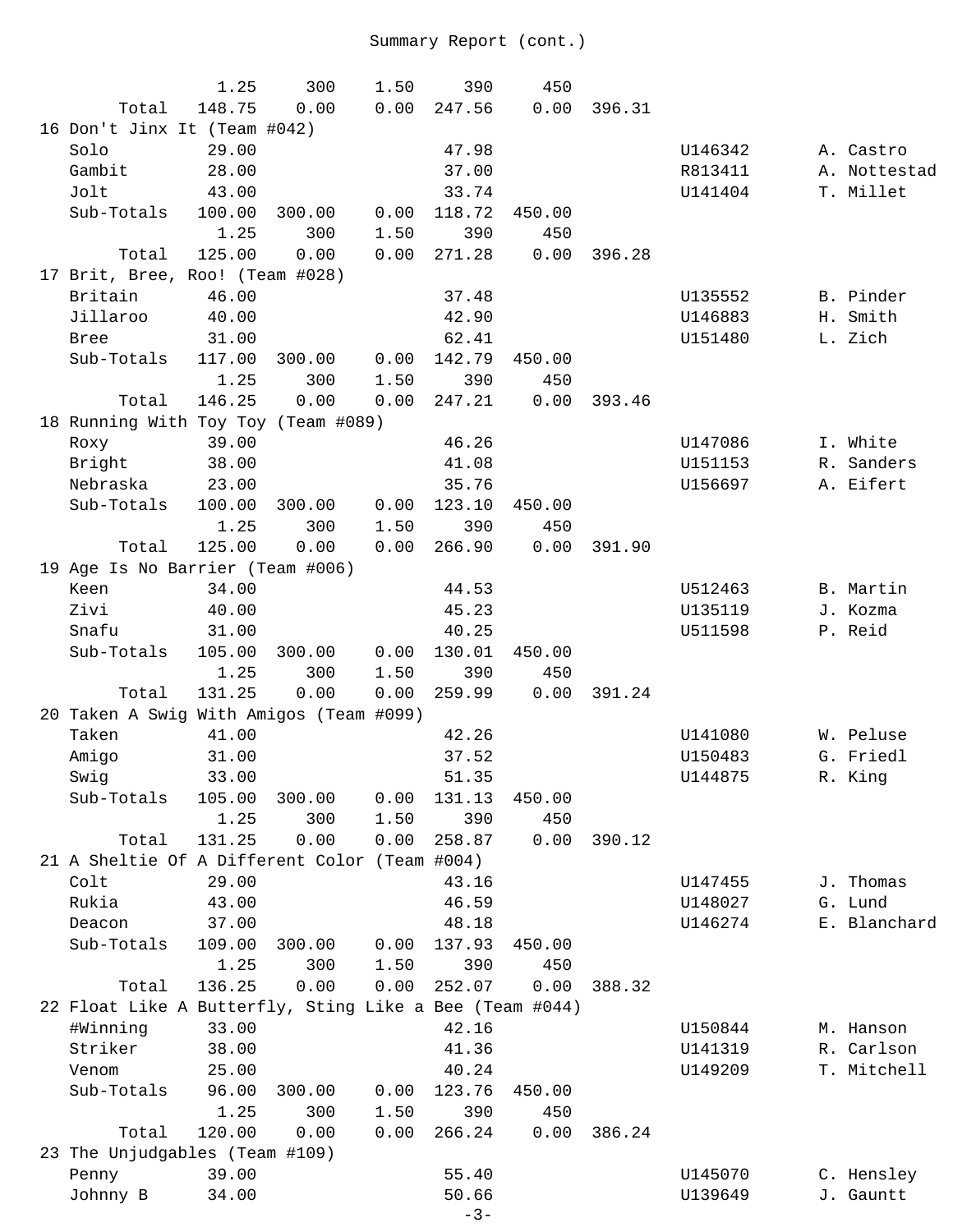| Baru                                           | 37.00  |        |      | 37.24  |        |        | U144873 | S. Josselyn |
|------------------------------------------------|--------|--------|------|--------|--------|--------|---------|-------------|
| Sub-Totals                                     | 110.00 | 300.00 | 0.00 | 143.30 | 450.00 |        |         |             |
|                                                | 1.25   | 300    | 1.50 | 390    | 450    |        |         |             |
| Total                                          | 137.50 | 0.00   | 0.00 | 246.70 | 0.00   | 384.20 |         |             |
| 24 Herding Vermin (Team #048)                  |        |        |      |        |        |        |         |             |
| Portia                                         | 31.00  |        |      | 38.55  |        |        | U150216 | L. Galgano  |
| RingoPhire                                     | 39.00  |        |      | 62.74  |        |        | U143499 | L. Sigman   |
| Mouse                                          | 37.00  |        |      | 42.51  |        |        | U137641 | T. Luggiero |
| Sub-Totals                                     | 107.00 | 300.00 | 0.00 | 143.80 | 450.00 |        |         |             |
|                                                | 1.25   | 300    | 1.50 | 390    | 450    |        |         |             |
| Total                                          | 133.75 | 0.00   | 0.00 | 246.20 | 0.00   | 379.95 |         |             |
| 25 WTFunk (Team #115)                          |        |        |      |        |        |        |         |             |
| Full Tilt                                      | 37.00  |        |      | 54.20  |        |        | U141529 | G. Miholics |
| Aero                                           | 39.00  |        |      | 57.53  |        |        | U153619 | R. Clark    |
| Jet                                            | 38.00  |        |      | 44.39  |        |        | U145598 | A. Spitters |
| Sub-Totals                                     | 114.00 | 300.00 | 0.00 | 156.12 | 450.00 |        |         |             |
|                                                | 1.25   | 300    | 1.50 | 390    | 450    |        |         |             |
| Total                                          | 142.50 | 0.00   | 0.00 | 233.88 | 0.00   | 376.38 |         |             |
| 26 Ratchet Will Exit For Ice Cream (Team #081) |        |        |      |        |        |        |         |             |
| Exit                                           | 40.00  |        |      | 53.58  |        |        | U156637 | S. Straub   |
| Spumoni                                        | 33.00  |        |      | 51.99  |        |        | U153643 | K. Tyson    |
| Ratchet                                        | 34.00  |        |      | 44.82  |        |        | U812796 | N. Cush     |
| Sub-Totals                                     | 107.00 | 300.00 | 0.00 | 150.39 | 450.00 |        |         |             |
|                                                | 1.25   | 300    | 1.50 | 390    | 450    |        |         |             |
| Total                                          | 133.75 | 0.00   | 0.00 | 239.61 | 0.00   | 373.36 |         |             |
| 27 Boys With Toys (Team #026)                  |        |        |      |        |        |        |         |             |
| Charlie                                        | 35.00  |        |      | 47.58  |        |        | U133818 | W. Crawshaw |
| Zim                                            | 28.00  |        |      | 43.93  |        |        | U145745 | M. Behrens  |
| Whit                                           | 24.00  |        |      | 34.89  |        |        | U149146 | T. Fulmer   |
| Sub-Totals                                     | 87.00  | 300.00 | 0.00 | 126.40 | 450.00 |        |         |             |
|                                                | 1.25   | 300    | 1.50 | 390    | 450    |        |         |             |
| Total                                          | 108.75 | 0.00   | 0.00 | 263.60 | 0.00   | 372.35 |         |             |
| 28 Mischief Managed (Team #068)                |        |        |      |        |        |        |         |             |
| Sprinkles                                      | 31.00  |        |      | 47.77  |        |        | U149250 | N. Cabrera  |
| Derby                                          | 32.00  |        |      | 42.72  |        |        | U142487 | R. Quinones |
| Cassi                                          | 28.00  |        |      | 42.86  |        |        | U134210 | L. Brigante |
| Sub-Totals                                     | 91.00  | 300.00 | 0.00 | 133.35 | 450.00 |        |         |             |
|                                                | 1.25   | 300    | 1.50 | 390    | 450    |        |         |             |
| Total                                          | 113.75 | 0.00   | 0.00 | 256.65 | 0.00   | 370.40 |         |             |
| 29 You Can't Sit With Us (Team #118)           |        |        |      |        |        |        |         |             |
| June                                           | 30.00  |        |      | 57.27  |        |        | U155563 | L. Hansen   |
| Nessie                                         | 35.00  |        |      | 52.51  |        |        | U148847 | A. Lowry    |
| Zen                                            | 45.00  |        |      | 47.88  |        |        | U140706 | D. Fox      |
| Sub-Totals                                     | 110.00 | 300.00 | 0.00 | 157.66 | 450.00 |        |         |             |
|                                                | 1.25   | 300    | 1.50 | 390    | 450    |        |         |             |
| Total                                          | 137.50 | 0.00   | 0.00 | 232.34 | 0.00   | 369.84 |         |             |
| 30 BAM! (Team #017)                            |        |        |      |        |        |        |         |             |
| Wilson                                         | 24.00  |        |      | 39.86  |        |        | U149606 | J. Arenson  |
| Bo                                             | 28.00  |        |      | 38.44  |        |        | U146254 | C. Bowers   |
| Brittan                                        | 31.00  |        |      | 46.15  |        |        | U151759 | J. Cowger   |
| Sub-Totals                                     | 83.00  | 300.00 | 0.00 | 124.45 | 450.00 |        |         |             |
|                                                | 1.25   | 300    | 1.50 | 390    | 450    |        |         |             |
| Total                                          | 103.75 | 0.00   | 0.00 | 265.55 | 0.00   | 369.30 |         |             |
|                                                |        |        |      |        |        |        |         |             |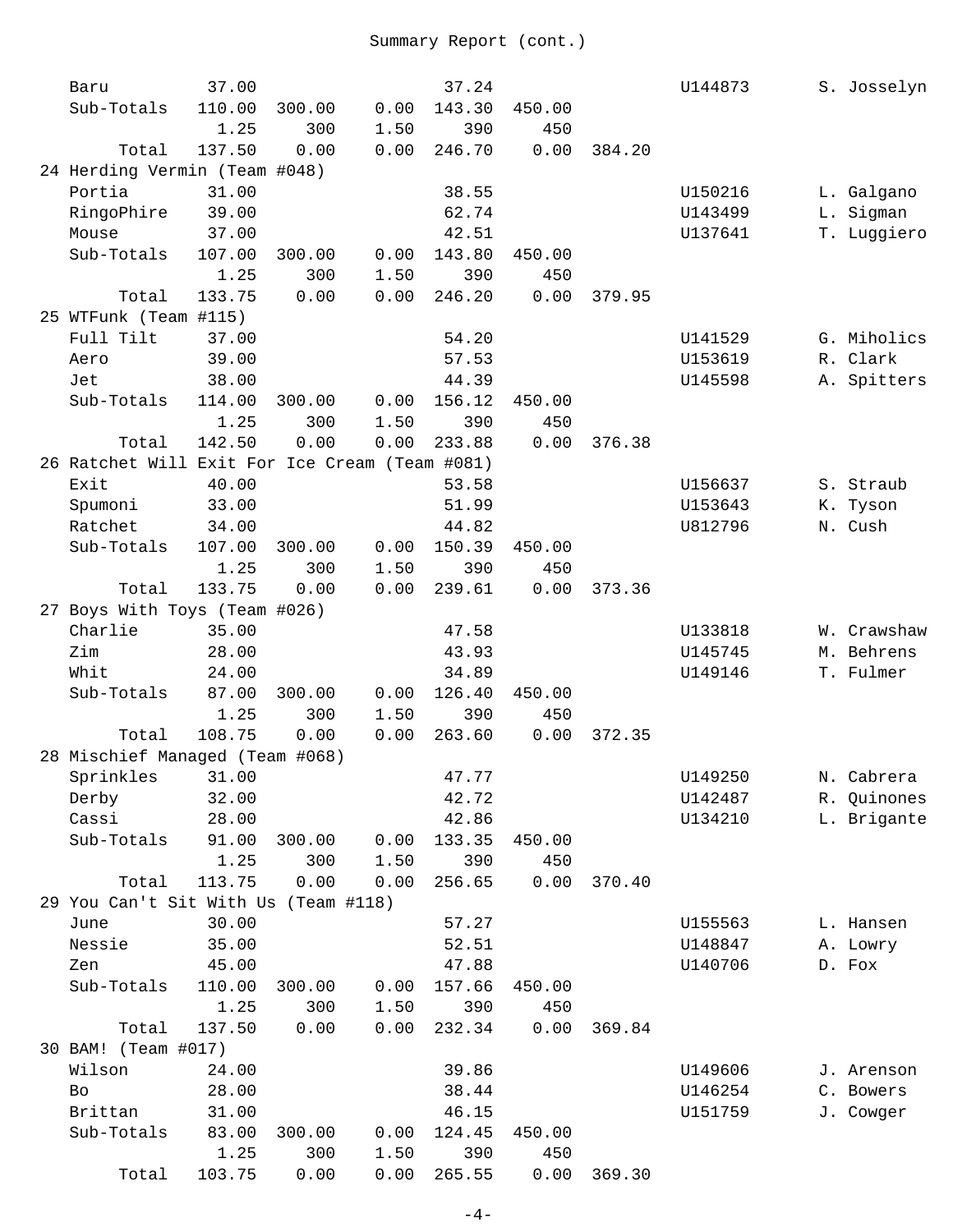**\*\*\*\*\*\*\*\*\*\*\*\*\*\*\*\*\*\*\*\*\*\*\*\*\*\*\*\*\*\*\*\*\*\*\*\* MAXIMUM 30 Teams \*\*\*\*\*\*\*\*\*\*\*\*\*\*\*\*\*\*\*\*\*\*\*\*\*\*\*\*\*\*\*\*\*\*\*\***  31 Wyckedly Kool (Team #116) Ziva 38.00 44.45 U145385 E. Rodriguez Wycked 30.00 42.06 U155180 L. Goguen Torque 24.00 49.80 U147270 D. Cresswell Sub-Totals 92.00 300.00 0.00 136.31 450.00 1.25 300 1.50 390 450 Total 115.00 0.00 0.00 253.69 0.00 368.69 32 May We Table Hop? (Team #066) May-tal 33.00 44.86 U147520 L. Novick Mesa 39.00 61.93 U151425 B. Ortale Hopi 36.00 53.28 U146133 L. Johnson Sub-Totals 108.00 300.00 0.00 160.07 450.00 1.25 300 1.50 390 450 Total 135.00 0.00 0.00 229.93 0.00 364.93 33 Movin' Groovin' Funky Chicks (Team #069) Brio 36.00 39.11 U152302 J. Faulkner Fleur De Lis 37.00 48.39 U149368 R. Culpepper Remington 27.00 63.02 U143150 C. Deen Sub-Totals 100.00 300.00 0.00 150.52 450.00 1.25 300 1.50 390 450 Total 125.00 0.00 0.00 239.48 0.00 364.48 34 Ping's High On A Gypsy Moon (Team #075) Moon B 23.00 49.95 U146990 L. Bartol Gypsy 21.00 38.24 U149951 S. Knill Ping 37.00 40.74 U154558 D. Sanders Sub-Totals 81.00 300.00 0.00 128.93 450.00 1.25 300 1.50 390 450 Total 101.25 0.00 0.00 261.07 0.00 362.32 35 Australian German Border (Team #014) Halliah 26.00 47.74 U146240 J. Gauthier River 23.00 43.23 U149957 D. McCormick Jake 24.00 33.81 U150404 J. Marcus Sub-Totals 73.00 300.00 0.00 124.78 450.00 1.25 300 1.50 390 450 Total 91.25 0.00 0.00 265.22 0.00 356.47 36 Bailey Pix Polka (Team #016) Pixie 27.00 42.98 U149786 G. Carlson Polka-Dot 34.00 47.23 U148500 E. Evans Bailey 18.00 43.72 U156314 R. Seiter Sub-Totals 79.00 300.00 0.00 133.93 450.00 1.25 300 1.50 390 450 Total 98.75 0.00 0.00 256.07 0.00 354.82 37 Reese & Ryker Riding The Psychadelic Bus (Team #083) Ryker 27.00 47.22 U148657 D. Spence Reese 22.00 43.76 U144212 C. Ragan Pink Floyd 32.00 47.07 A155343 A. Peach Sub-Totals 81.00 300.00 0.00 138.05 450.00 1.25 300 1.50 390 450 Total 101.25 0.00 0.00 251.95 0.00 353.20 38 The Flossers (Team #104) Zoe 32.00 51.81 U146765 C. Anderson Gimmick 33.00 47.32 U146862 A. Axford-Moor

```
-5-
```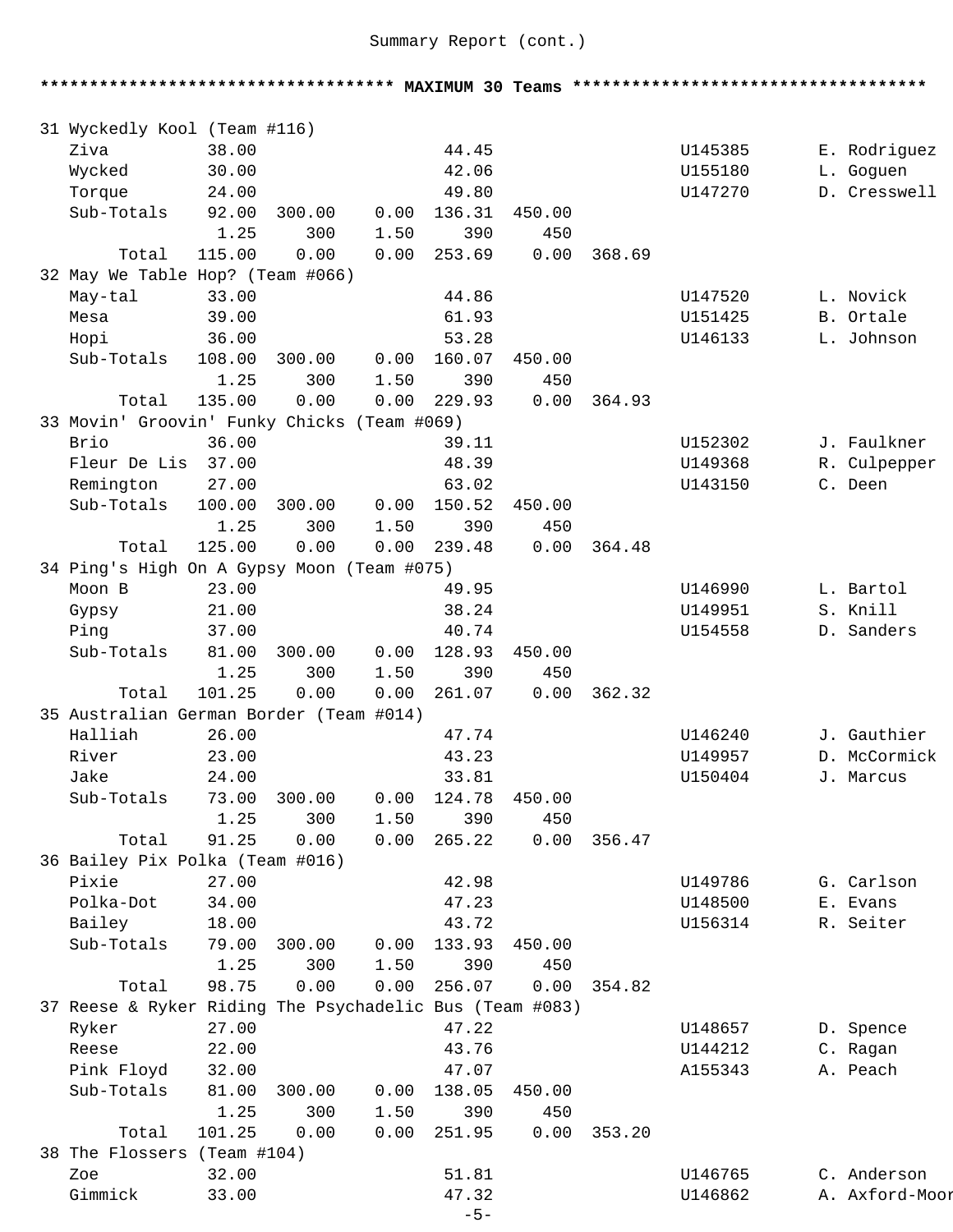| DeWalt                                                   | 34.00  |        |      | 62.55         |        |        | U146721 |         | V. Madeiros   |
|----------------------------------------------------------|--------|--------|------|---------------|--------|--------|---------|---------|---------------|
| Sub-Totals                                               | 99.00  | 300.00 | 0.00 | 161.68        | 450.00 |        |         |         |               |
|                                                          | 1.25   | 300    | 1.50 | 390           | 450    |        |         |         |               |
| Total                                                    | 123.75 | 0.00   | 0.00 | 228.32        | 0.00   | 352.07 |         |         |               |
| 39 Dancing On Fire Causes A Ruckus (Team #041)           |        |        |      |               |        |        |         |         |               |
| Dance                                                    | 37.00  |        |      | 66.93         |        |        | U152792 |         | M. Behrens    |
| Ignite                                                   | 33.00  |        |      | 39.97         |        |        | U146097 |         | S. Rolek      |
| Outspoken                                                | 21.00  |        |      | 64.64         |        |        | U154926 |         | A. Peach      |
| Sub-Totals                                               | 91.00  | 300.00 | 0.00 | 171.54        | 450.00 |        |         |         |               |
|                                                          | 1.25   | 300    | 1.50 | 390           | 450    |        |         |         |               |
| Total                                                    | 113.75 | 0.00   |      | 0.00 218.46   | 0.00   | 332.21 |         |         |               |
| 40 Coffee & Music On The Deck (Team #037)                |        |        |      |               |        |        |         |         |               |
| Decker                                                   | 40.00  |        |      | $\mathbf E$   |        |        | U136414 |         | R. Newman     |
| Lyric                                                    | 42.00  |        |      | 38.04         |        |        | U139989 |         | K. Kent       |
| Crave                                                    | 38.00  |        |      | 42.79         |        |        | U139254 |         | J. Siegel     |
| Sub-Totals                                               | 120.00 | 300.00 | 0.00 | 210.83        | 450.00 |        |         |         |               |
|                                                          | 1.25   | 300    | 1.50 | 390           | 450    |        |         |         |               |
| Total                                                    | 150.00 | 0.00   | 0.00 | 179.17        | 0.00   | 329.17 |         |         |               |
| 41 The Sly Wascally Wabbit (Team #107)                   |        |        |      |               |        |        |         |         |               |
| Rabbit                                                   | 22.00  |        |      | 53.10         |        |        | U146467 |         | R. Newman     |
| Sly                                                      | 16.00  |        |      | 50.56         |        |        | U152440 |         | J. Pretli     |
| Rascal                                                   | 34.00  |        |      | 49.44         |        |        | U147220 |         | P. Cinotto    |
| Sub-Totals                                               | 72.00  | 300.00 | 0.00 | 153.10        | 450.00 |        |         |         |               |
|                                                          | 1.25   | 300    | 1.50 | 390           | 450    |        |         |         |               |
| Total                                                    | 90.00  | 0.00   | 0.00 | 236.90        | 0.00   | 326.90 |         |         |               |
| 42 Team Avengers (Team #103)                             |        |        |      |               |        |        |         |         |               |
| Valkyrie                                                 | 38.00  |        |      | 52.06         |        |        | U139264 |         | J. Burtness   |
| Nitro                                                    | 41.00  |        |      | 35.24         |        |        | U145053 |         | G. Nieder     |
| Vegas                                                    | 43.00  |        |      | $\mathbf E$   |        |        | U143625 |         | K. Neff       |
| Sub-Totals                                               | 122.00 | 300.00 | 0.00 | 217.30        | 450.00 |        |         |         |               |
|                                                          | 1.25   | 300    | 1.50 | 390           | 450    |        |         |         |               |
| Total                                                    | 152.50 | 0.00   | 0.00 | 172.70        | 0.00   | 325.20 |         |         |               |
| 43 Andreu And Jeter Win The Prize (Team #010)            |        |        |      |               |        |        |         |         |               |
| Jeter                                                    | 41.00  |        |      | 45.88         |        |        | U151405 |         | K. Morris     |
| Prize                                                    | 48.00  |        |      | $\mathbf E$   |        |        | U155261 |         | K. Moureaux   |
| Andreu                                                   | 40.00  |        |      | 51.64         |        |        | U142992 |         | K. McGuire    |
| Sub-Totals                                               | 129.00 | 300.00 | 0.00 | 227.52        | 450.00 |        |         |         |               |
|                                                          | 1.25   | 300    | 1.50 | 390           | 450    |        |         |         |               |
| Total                                                    | 161.25 | 0.00   | 0.00 | 162.48        | 0.00   | 323.73 |         |         |               |
| 44 Anubis Clips Himself Some Better Cheddars (Team #011) |        |        |      |               |        |        |         |         |               |
| Better Cheddar                                           |        | 27.00  |      |               | 80.92  |        |         | U152024 | A. Gar        |
| Clip                                                     | 25.00  |        |      | 41.34         |        |        | U153521 |         | R. Sutherland |
| Anubis                                                   | 34.00  |        |      | 52.10         |        |        | U813532 |         | K. Almasy     |
| Sub-Totals                                               | 86.00  | 300.00 | 0.00 | 174.36        | 450.00 |        |         |         |               |
|                                                          | 1.25   | 300    | 1.50 | 390           | 450    |        |         |         |               |
| Total                                                    | 107.50 | 0.00   |      | $0.00$ 215.64 | 0.00   | 323.14 |         |         |               |
| 45 Causing Mayhem (Team #034)                            |        |        |      |               |        |        |         |         |               |
| Dezi                                                     | 38.00  |        |      | Abs           |        |        | U146010 |         | L. Husson     |
| Brodie                                                   | 41.00  |        |      | 48.95         |        |        | U153327 |         | E. Robinson   |
| Fuji                                                     | 39.00  |        |      | 38.01         |        |        | U143758 |         | M. Powers     |
| Sub-Totals                                               | 118.00 | 300.00 | 0.00 | 216.96        | 450.00 |        |         |         |               |
|                                                          | 1.25   | 300    | 1.50 | 390           | 450    |        |         |         |               |
| Total                                                    | 147.50 | 0.00   | 0.00 | 173.04        | 0.00   | 320.54 |         |         |               |
| 46 Viper Moons Like Jagger (Team #112)                   |        |        |      |               |        |        |         |         |               |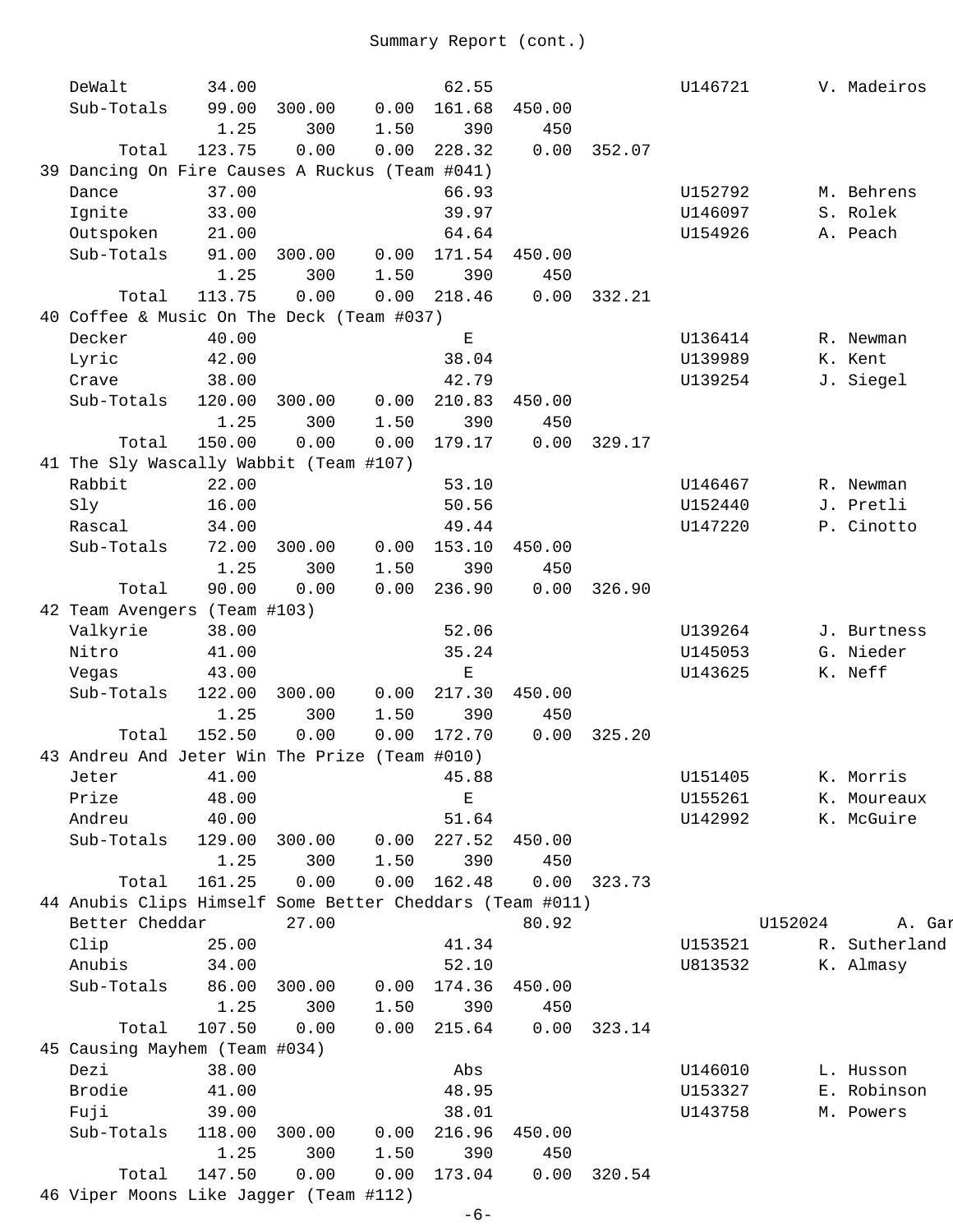| Jagger                                         | 41.00  |        |      | $\mathbf E$ |        |        | U147138 | B. Hill      |
|------------------------------------------------|--------|--------|------|-------------|--------|--------|---------|--------------|
| Viper                                          | 30.00  |        |      | 37.53       |        |        | U144413 | D. Hill      |
| Moon S                                         | 40.00  |        |      | 40.85       |        |        | U152343 | D. Scott     |
| Sub-Totals                                     | 111.00 | 300.00 | 0.00 | 208.38      | 450.00 |        |         |              |
|                                                | 1.25   | 300    | 1.50 | 390         | 450    |        |         |              |
| Total                                          | 138.75 | 0.00   | 0.00 | 181.62      | 0.00   | 320.37 |         |              |
| 47 Japan D (Team #056)                         |        |        |      |             |        |        |         |              |
| Zoey                                           | 39.00  |        |      | $\mathbf E$ |        |        | U157087 | E. Momiyama  |
| Unpyo                                          | 42.00  |        |      | 42.50       |        |        | U157083 | K. Tanabe    |
| Connie                                         | 37.00  |        |      | 46.08       |        |        | U155597 | N. Kishino   |
| Sub-Totals                                     | 118.00 | 300.00 | 0.00 | 218.58      | 450.00 |        |         |              |
|                                                | 1.25   | 300    | 1.50 | 390         | 450    |        |         |              |
| Total                                          | 147.50 | 0.00   | 0.00 | 171.42      | 0.00   | 318.92 |         |              |
| 48 Sofa King Awesome (Team #093)               |        |        |      |             |        |        |         |              |
| Legion                                         | 36.00  |        |      | 40.20       |        |        | U149412 | M. Kopka     |
| Bindi Sue                                      | 36.00  |        |      | 34.45       |        |        | U148952 | K. Miller    |
| Mint                                           | 34.00  |        |      | Ε           |        |        | U151815 | S. Duke      |
| Sub-Totals                                     | 106.00 | 300.00 | 0.00 | 204.65      | 450.00 |        |         |              |
|                                                | 1.25   | 300    | 1.50 | 390         | 450    |        |         |              |
| Total                                          | 132.50 | 0.00   | 0.00 | 185.35      | 0.00   | 317.85 |         |              |
| 49 Jena's Bleu Slade Chews (Team #058)         |        |        |      |             |        |        |         |              |
| Jena                                           | 28.00  |        |      | 62.91       |        |        | U153806 | R. Culpepper |
| Slade                                          | 21.00  |        |      | 62.19       |        |        | U143210 | S. Brannan   |
| Bleu                                           | 26.00  |        |      | 41.69       |        |        | U137433 | A. Bennett   |
| Sub-Totals                                     | 75.00  | 300.00 | 0.00 | 166.79      | 450.00 |        |         |              |
|                                                | 1.25   | 300    | 1.50 | 390         | 450    |        |         |              |
| Total                                          | 93.75  | 0.00   | 0.00 | 223.21      | 0.00   | 316.96 |         |              |
| 50 Drivin' 2 The PZ (Team #043)                |        |        |      |             |        |        |         |              |
| Snips                                          | 38.00  |        |      | 45.11       |        |        | U147079 | D. Kurtz     |
| Gunner                                         | 41.00  |        |      | 41.36       |        |        | U141249 | L. Elson     |
| Vex E                                          | 33.00  |        |      | $\mathbf E$ |        |        | U155385 | R. Evers     |
| Sub-Totals                                     | 112.00 | 300.00 | 0.00 | 216.47      | 450.00 |        |         |              |
|                                                | 1.25   | 300    | 1.50 | 390         | 450    |        |         |              |
| Total                                          | 140.00 | 0.00   | 0.00 | 173.53      | 0.00   | 313.53 |         |              |
| 51 Rhydian's Wynning Tempo (Team #085)         |        |        |      |             |        |        |         |              |
| Tempo                                          | 41.00  |        |      | $\mathbf E$ |        |        | U151902 | B. Henning   |
| Rhydian                                        | 41.00  |        |      | 48.29       |        |        | U151835 | C. McKinney  |
| Wynn                                           | 24.00  |        |      | 35.51       |        |        | U147050 | C. Simpson   |
| Sub-Totals                                     | 106.00 | 300.00 | 0.00 | 213.80      | 450.00 |        |         |              |
|                                                | 1.25   | 300    | 1.50 | 390         | 450    |        |         |              |
| Total                                          | 132.50 | 0.00   | 0.00 | 176.20      | 0.00   | 308.70 |         |              |
| 52 Norm's Raising A Little Ruckus (Team #071)  |        |        |      |             |        |        |         |              |
| Lagniappe                                      | 40.00  |        |      | 42.39       |        |        | U148236 | K. Topham    |
| Ruckus                                         | 31.00  |        |      | 35.97       |        |        | U154746 | J. Gerhard   |
| Norm                                           | 29.00  |        |      | $\mathbf E$ |        |        | U142617 | D. Rohaus    |
| Sub-Totals                                     | 100.00 | 300.00 | 0.00 | 208.36      | 450.00 |        |         |              |
|                                                | 1.25   | 300    | 1.50 | 390         | 450    |        |         |              |
| Total                                          | 125.00 | 0.00   | 0.00 | 181.64      | 0.00   | 306.64 |         |              |
| 53 Stoked For The Truth About Rayn (Team #096) |        |        |      |             |        |        |         |              |
| Truth                                          | 37.00  |        |      | $\mathbf E$ |        |        | U147044 | A. Carter    |
| Rayn                                           | 27.00  |        |      | 50.67       |        |        | U153539 | L. Bussing   |
| Stoked                                         | 39.00  |        |      | 32.61       |        |        | A150944 | S. Ross      |
| Sub-Totals                                     | 103.00 | 300.00 | 0.00 | 213.28      | 450.00 |        |         |              |
|                                                | 1.25   | 300    | 1.50 | 390         | 450    |        |         |              |
|                                                |        |        |      | $-7-$       |        |        |         |              |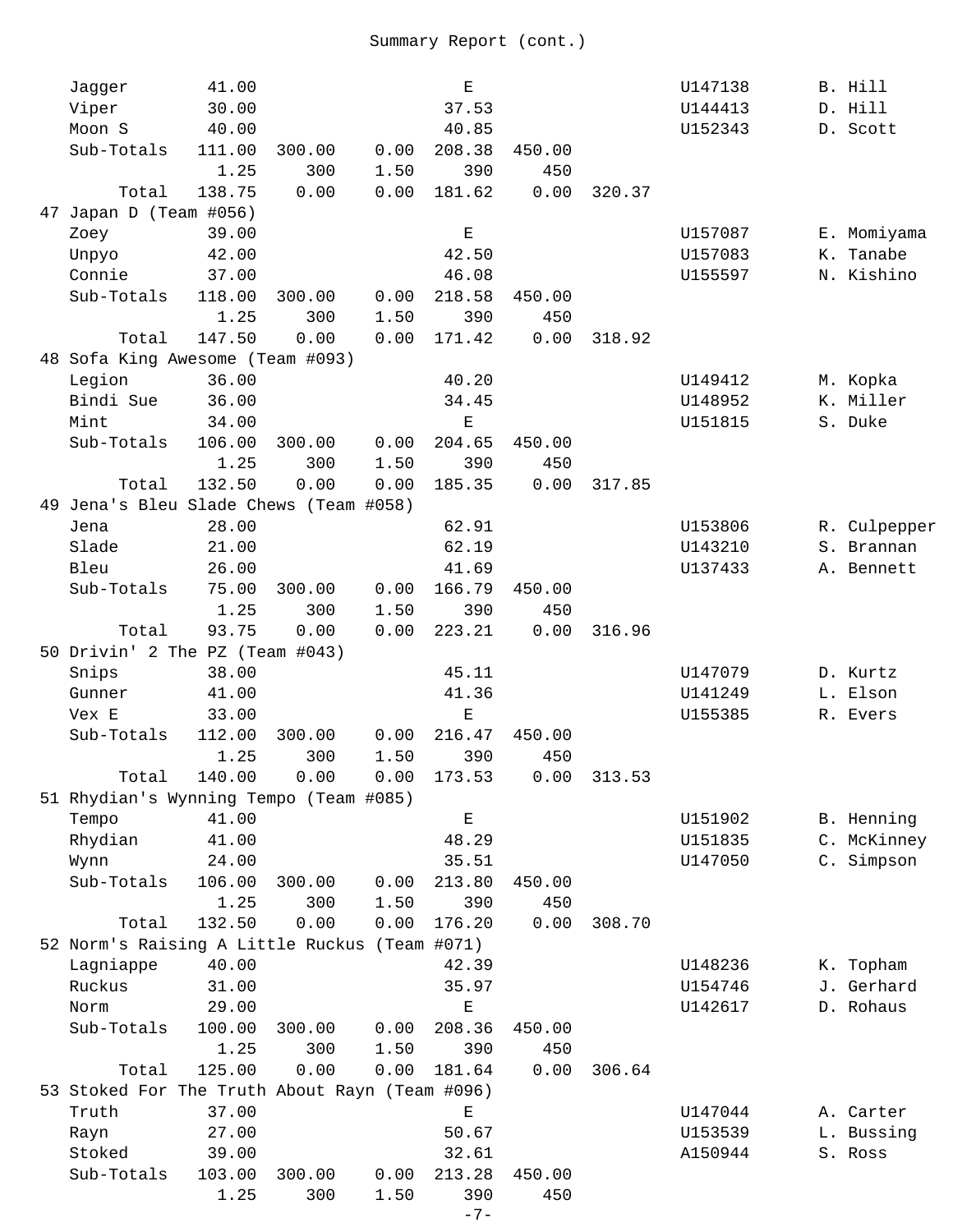| Total                                             | 128.75 | 0.00         | 0.00 | 176.72        | 0.00   | 305.47 |         |                |
|---------------------------------------------------|--------|--------------|------|---------------|--------|--------|---------|----------------|
| 54 Xarya Has Plenty Of Bounce (Team #117)         |        |              |      |               |        |        |         |                |
| Bounce                                            | 35.00  |              |      | 36.08         |        |        | U148806 | L. Williams    |
| Plenty                                            | 29.00  |              |      | 43.58         |        |        | U149680 | M. Closson     |
| Xarya                                             | 36.00  |              |      | Е             |        |        | U149838 | S. Greenholt   |
| Sub-Totals                                        | 100.00 | 300.00       | 0.00 | 209.66        | 450.00 |        |         |                |
|                                                   | 1.25   | 300          | 1.50 | 390           | 450    |        |         |                |
| Total                                             | 125.00 | 0.00         | 0.00 | 180.34        | 0.00   | 305.34 |         |                |
| 55 Barking B.A.D. (Team #019)                     |        |              |      |               |        |        |         |                |
| Brazen                                            | 22.00  |              |      | $\mathbf E$   |        |        | U152166 | R. Huey        |
| Denali                                            | 35.00  |              |      | 35.90         |        |        | U145300 | J. Bonsignore  |
| Athena                                            | 43.00  |              |      | 44.15         |        |        | A150957 | M. Barry       |
| Sub-Totals                                        | 100.00 | 300.00       | 0.00 | 210.05        | 450.00 |        |         |                |
|                                                   | 1.25   | 300          | 1.50 | 390           | 450    |        |         |                |
| Total                                             | 125.00 | 0.00         | 0.00 | 179.95        | 0.00   | 304.95 |         |                |
| 56 Bordered By Gold (Team #024)                   |        |              |      |               |        |        |         |                |
| 'NSync                                            | 32.00  |              |      | $\mathbf E$   |        |        | A154847 | S. Schmitter   |
| Twist                                             | 40.00  |              |      | 40.71         |        |        | U147501 | C. Skinner     |
| Artie Ross                                        | 31.00  |              |      | 43.26         |        |        | U155757 | L. Rose        |
| Sub-Totals                                        | 103.00 | 300.00       | 0.00 | 213.97        | 450.00 |        |         |                |
|                                                   | 1.25   | 300          | 1.50 | 390           | 450    |        |         |                |
| Total                                             | 128.75 | 0.00         | 0.00 | 176.03        | 0.00   | 304.78 |         |                |
| 57 Team Abby & Cayman Solve A Mystery (Team #102) |        |              |      |               |        |        |         |                |
| Mystery                                           | 25.00  |              |      | 41.62         |        |        | U152517 | A. Reinkemeyer |
| Cayman                                            | 33.00  |              |      | 35.66         |        |        | U153537 | N. Nance       |
| Abby                                              | 39.00  |              |      | $\mathbf E$   |        |        | U153122 | K. Ketner      |
| Sub-Totals                                        | 97.00  | 300.00       | 0.00 | 207.28        | 450.00 |        |         |                |
|                                                   | 1.25   | 300          | 1.50 | 390           | 450    |        |         |                |
| Total                                             | 121.25 | 0.00         | 0.00 | 182.72        | 0.00   | 303.97 |         |                |
| 58 CruzN To The Races In My Chevy (Team #040)     |        |              |      |               |        |        |         |                |
| Chevy                                             | 25.00  |              |      | 38.65         |        |        | U150825 | J. Lyle        |
| Cruz'N                                            | 39.00  |              |      | $\mathbf E$   |        |        | U146819 | S. Henry       |
| Race'N                                            | 34.00  |              |      | 40.75         |        |        | U137910 | N. Lende       |
| Sub-Totals                                        |        | 98.00 300.00 |      | $0.00$ 209.40 | 450.00 |        |         |                |
|                                                   | 1.25   | 300          | 1.50 | 390           | 450    |        |         |                |
| Total                                             | 122.50 | 0.00         | 0.00 | 180.60        | 0.00   | 303.10 |         |                |
| 59 Lay It On The Line (Team #061)                 |        |              |      |               |        |        |         |                |
| BAM!                                              | 33.00  |              |      | $\mathbf E$   |        |        | U149459 | S. Levine      |
| Shazam                                            | 35.00  |              |      | 38.64         |        |        | U150195 | B. DeLaune     |
| Bob                                               | 35.00  |              |      | 47.94         |        |        | U144232 | M. Wirant      |
| Sub-Totals                                        | 103.00 | 300.00       | 0.00 | 216.58        | 450.00 |        |         |                |
|                                                   | 1.25   | 300          | 1.50 | 390           | 450    |        |         |                |
| Total                                             | 128.75 | 0.00         | 0.00 | 173.42        | 0.00   | 302.17 |         |                |
| 60 All In The Family (Team #009)                  |        |              |      |               |        |        |         |                |
| CG Cinge                                          | 38.00  |              |      | 44.13         |        |        | U150573 | G. Miholics    |
| Koda                                              | 24.00  |              |      | $\mathbf E$   |        |        | U155815 | S. Harrison    |
| Malibu                                            | 41.00  |              |      | 47.12         |        |        | U150994 | A. Kajava      |
| Sub-Totals                                        | 103.00 | 300.00       | 0.00 | 221.25        | 450.00 |        |         |                |
|                                                   | 1.25   | 300          | 1.50 | 390           | 450    |        |         |                |
| Total                                             | 128.75 | 0.00         | 0.00 | 168.75        | 0.00   | 297.50 |         |                |
| 61 Super Heros Unleashed (Team #097)              |        |              |      |               |        |        |         |                |
| Jedi St                                           | 29.00  |              |      | 41.88         |        |        | U147188 | J. Steinbach   |
| Hero                                              | 37.00  |              |      | 47.38         |        |        | U153777 | S. Nichols     |
| Venus                                             | 34.00  |              |      | $\mathbf E$   |        |        | U141293 | J. Sabraski    |
|                                                   |        |              |      | $-8-$         |        |        |         |                |
|                                                   |        |              |      |               |        |        |         |                |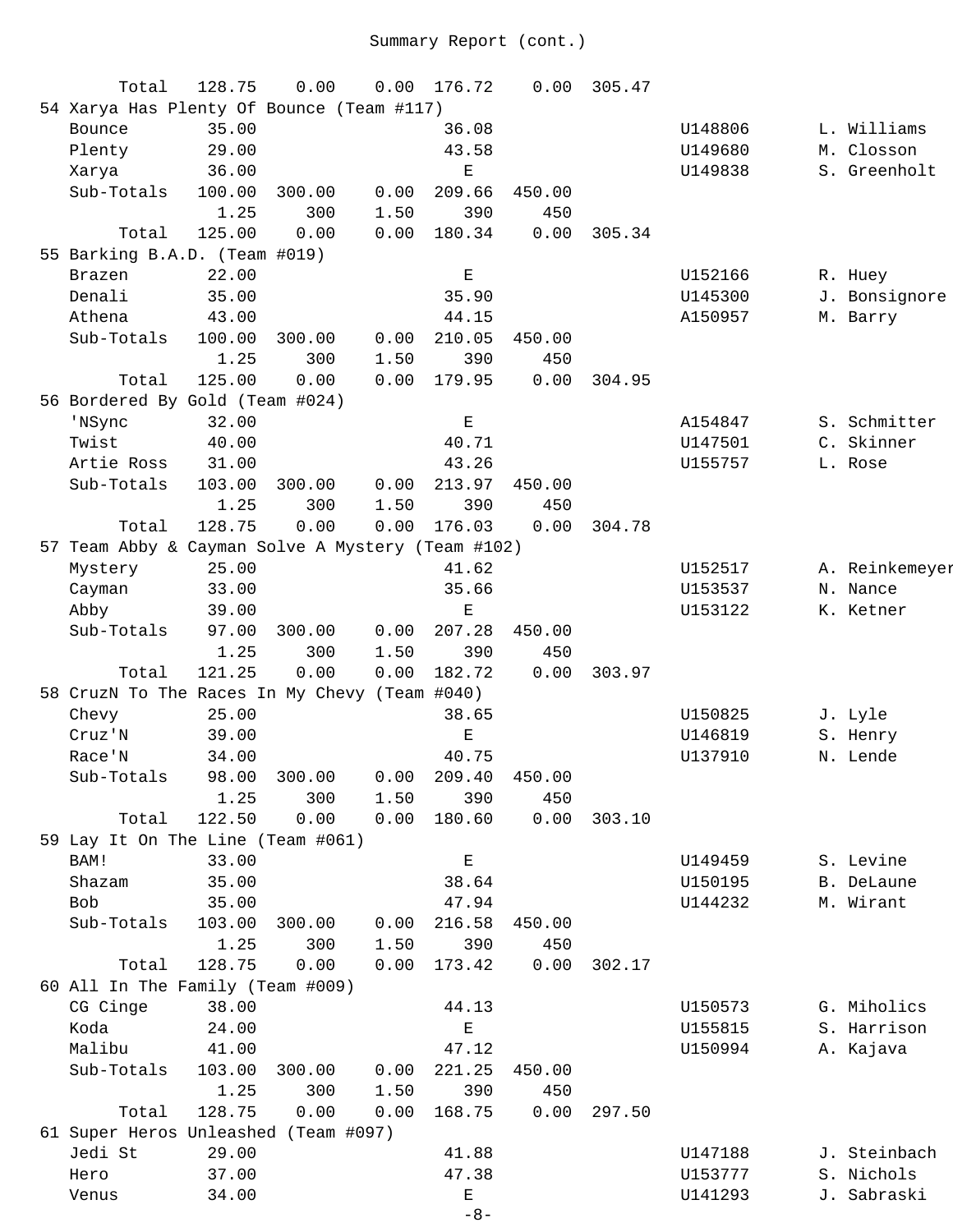| Sub-Totals                                                           | 100.00 | 300.00 | 0.00 | 219.26      | 450.00 |        |         |                |
|----------------------------------------------------------------------|--------|--------|------|-------------|--------|--------|---------|----------------|
|                                                                      | 1.25   | 300    | 1.50 | 390         | 450    |        |         |                |
| Total                                                                | 125.00 | 0.00   | 0.00 | 170.74      | 0.00   | 295.74 |         |                |
| 62 Shadows Of That Motown Tempo (Team #090)                          |        |        |      |             |        |        |         |                |
| Shadow                                                               | 34.00  |        |      | 53.63       |        |        | U153611 | H. Benson      |
| Motown                                                               | 36.00  |        |      | Ε           |        |        | U154158 | S. Bekaert     |
| Tempo                                                                | 43.00  |        |      | 51.89       |        |        | U153778 | T. McClung     |
| Sub-Totals                                                           | 113.00 | 300.00 | 0.00 | 235.52      | 450.00 |        |         |                |
|                                                                      | 1.25   | 300    | 1.50 | 390         | 450    |        |         |                |
| Total                                                                | 141.25 | 0.00   | 0.00 | 154.48      | 0.00   | 295.73 |         |                |
| 63 The Stanley Cup Champions (Team #108)                             |        |        |      |             |        |        |         |                |
| Ripley                                                               | 32.00  |        |      | $\mathbf E$ |        |        | U146910 | L. Harper      |
| Simon                                                                | 24.00  |        |      | 43.93       |        |        | U145299 | C. Zangrilli   |
| Misty                                                                | 38.00  |        |      | 37.92       |        |        | U144965 | P. Cinotto     |
| Sub-Totals                                                           | 94.00  | 300.00 | 0.00 | 211.85      | 450.00 |        |         |                |
|                                                                      | 1.25   | 300    | 1.50 | 390         | 450    |        |         |                |
| Total                                                                | 117.50 | 0.00   | 0.00 | 178.15      | 0.00   | 295.65 |         |                |
| 64 Rockin' Red Dogs (Team #086)                                      |        |        |      |             |        |        |         |                |
| Lucero                                                               | 29.00  |        |      | 46.06       |        |        | U141533 | R. Segui       |
| Kaya                                                                 | 32.00  |        |      | 39.79       |        |        | U154223 | G. Mortley     |
| Seeker                                                               | 35.00  |        |      | $\mathbf E$ |        |        | U146730 | N. Levesque    |
| Sub-Totals                                                           | 96.00  | 300.00 | 0.00 | 215.85      | 450.00 |        |         |                |
|                                                                      | 1.25   | 300    | 1.50 | 390         | 450    |        |         |                |
| Total                                                                | 120.00 | 0.00   | 0.00 | 174.15      | 0.00   | 294.15 |         |                |
| 65 Relatives Keeping Score (Team #084)                               |        |        |      |             |        |        |         |                |
| Drogon                                                               | 37.00  |        |      | $\mathbf E$ |        |        | U151508 | E. Ampleford   |
| Score                                                                | 25.00  |        |      | 40.49       |        |        | U151384 | R. Thrift      |
| Damuraz                                                              | 31.00  |        |      | 41.66       |        |        | U147255 | M. Speagle     |
| Sub-Totals                                                           | 93.00  | 300.00 | 0.00 | 212.15      | 450.00 |        |         |                |
|                                                                      | 1.25   | 300    | 1.50 | 390         | 450    |        |         |                |
| Total                                                                | 116.25 | 0.00   | 0.00 | 177.85      | 0.00   | 294.10 |         |                |
| 66 Japan E (Team #057)                                               |        |        |      |             |        |        |         |                |
| Kure                                                                 | 28.00  |        |      | 45.95       |        |        | U140489 | M. Wakabayashi |
| Raz                                                                  | 43.00  |        |      | 41.78       |        |        | U148902 | Y. Taguchi     |
| Luca                                                                 | 26.00  |        |      | Е           |        |        | U148852 | A. Morimi      |
| Sub-Totals                                                           | 97.00  | 300.00 | 0.00 | 217.73      | 450.00 |        |         |                |
|                                                                      | 1.25   | 300    | 1.50 | 390         | 450    |        |         |                |
| Total                                                                | 121.25 | 0.00   | 0.00 | 172.27      | 0.00   | 293.52 |         |                |
| 67 Victorious Secret (Team #111)                                     |        |        |      |             |        |        |         |                |
| Flair                                                                | 28.00  |        |      | $\mathbf E$ |        |        | U151760 | A. Abbott      |
| Fate                                                                 | 29.00  |        |      | 47.08       |        |        | U151033 | J. Yates       |
| Jetter                                                               | 40.00  |        |      | 41.20       |        |        | U145353 | R. Marquez     |
| Sub-Totals                                                           | 97.00  | 300.00 | 0.00 | 218.28      | 450.00 |        |         |                |
|                                                                      | 1.25   | 300    | 1.50 | 390         | 450    |        |         |                |
| Total                                                                | 121.25 | 0.00   | 0.00 | 171.72      | 0.00   | 292.97 |         |                |
| 68 Celebrating The Journey With Fixx (Team #035)                     |        |        |      |             |        |        |         |                |
| Journey                                                              | 35.00  |        |      | $\mathbf E$ |        |        | U151621 | A. Petrochko   |
| Fixx                                                                 | 32.00  |        |      | 52.12       |        |        | U139696 | R. Huey        |
| Celebrate                                                            | 36.00  |        |      | 44.76       |        |        | U150280 | S. Loos        |
| Sub-Totals                                                           | 103.00 | 300.00 | 0.00 | 226.88      | 450.00 |        |         |                |
|                                                                      | 1.25   | 300    | 1.50 | 390         | 450    |        |         |                |
| Total                                                                | 128.75 | 0.00   | 0.00 | 163.12      | 0.00   | 291.87 |         |                |
| 69 Chapter's Dream Weekend With Girl Friday & A Maserati (Team #036) |        |        |      |             |        |        |         |                |
| Marti                                                                | 43.00  |        |      | Е           |        |        | U149715 | M. Dougherty   |
|                                                                      |        |        |      | $-9-$       |        |        |         |                |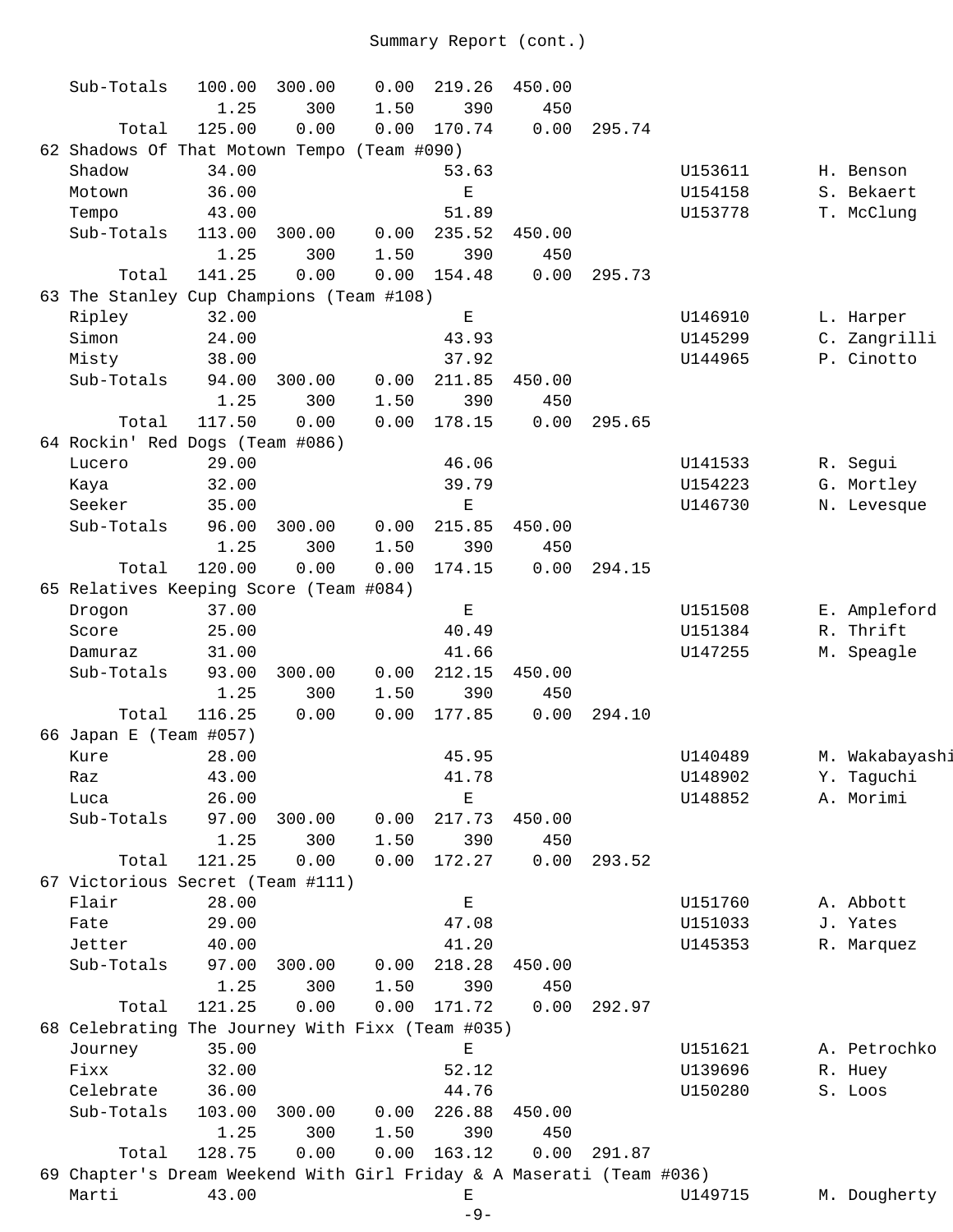| Chapter                                          | 27.00  |        |      | 43.55              |        |        | U146380 |         | A. Alfonso   |
|--------------------------------------------------|--------|--------|------|--------------------|--------|--------|---------|---------|--------------|
| Friday                                           | 31.00  |        |      | 51.66              |        |        | U142678 |         | S. Saldana   |
| Sub-Totals                                       | 101.00 | 300.00 | 0.00 | 225.21             | 450.00 |        |         |         |              |
|                                                  | 1.25   | 300    | 1.50 | 390                | 450    |        |         |         |              |
| Total                                            | 126.25 | 0.00   | 0.00 | 164.79             | 0.00   | 291.04 |         |         |              |
| 70 2 Perfect 10s & A Sweet 16 (Team #002)        |        |        |      |                    |        |        |         |         |              |
| Coco                                             | 27.00  |        |      | $\mathbf{E}% _{0}$ |        |        | U153229 |         | B. Bolger    |
| Terra                                            | 34.00  |        |      | 42.92              |        |        | U153263 |         | K. Lai       |
| Indi                                             | 27.00  |        |      | 37.95              |        |        | U153878 |         | C. Brew      |
| Sub-Totals                                       | 88.00  | 300.00 | 0.00 | 210.87             | 450.00 |        |         |         |              |
|                                                  | 1.25   | 300    | 1.50 | 390                | 450    |        |         |         |              |
|                                                  |        |        |      |                    |        |        |         |         |              |
| Total                                            | 110.00 | 0.00   | 0.00 | 179.13             | 0.00   | 289.13 |         |         |              |
| 71 Just Havin' Fun (Team #059)                   |        |        |      |                    |        |        |         |         |              |
| Fia                                              | 45.00  |        |      | $\mathbf E$        |        |        | U148140 |         | C. Holm      |
| Gracie                                           | 22.00  |        |      | 47.06              |        |        | U140628 |         | E. Zieske    |
| Cheeky                                           | 39.00  |        |      | 57.94              |        |        | A153582 |         | M. Francis   |
| Sub-Totals                                       | 106.00 | 300.00 | 0.00 | 235.00             | 450.00 |        |         |         |              |
|                                                  | 1.25   | 300    | 1.50 | 390                | 450    |        |         |         |              |
| Total                                            | 132.50 | 0.00   | 0.00 | 155.00             | 0.00   | 287.50 |         |         |              |
| 72 Smoking Smart Kennedy (Team #092)             |        |        |      |                    |        |        |         |         |              |
| Kennedy                                          | 34.00  |        |      | 49.42              |        |        | U153844 |         | L. Eldred    |
| Pyro                                             | 39.00  |        |      | 63.42              |        |        | U150336 |         | D. Spring    |
| Smartie                                          | 36.00  |        |      | $\mathbf E$        |        |        | U153004 |         | S. Goodwin   |
| Sub-Totals                                       | 109.00 | 300.00 | 0.00 | 242.84             | 450.00 |        |         |         |              |
|                                                  | 1.25   | 300    | 1.50 | 390                | 450    |        |         |         |              |
| Total                                            | 136.25 | 0.00   | 0.00 | 147.16             | 0.00   | 283.41 |         |         |              |
|                                                  |        |        |      |                    |        |        |         |         |              |
| 73 Running To The Border (Team #088)             |        |        |      |                    |        |        |         |         |              |
| Riot                                             | 35.00  |        |      | 43.53              |        |        | U152671 |         | C. Moore     |
| Chica                                            | 25.00  |        |      | Е                  |        |        | U146825 |         | R. Chilibeck |
| Jelly Belly Bean                                 |        | 21.00  |      |                    | 34.51  |        |         | U148851 | C. Lar       |
| Sub-Totals                                       | 81.00  | 300.00 | 0.00 | 208.04             | 450.00 |        |         |         |              |
|                                                  | 1.25   | 300    | 1.50 | 390                | 450    |        |         |         |              |
| Total                                            | 101.25 | 0.00   | 0.00 | 181.96             | 0.00   | 283.21 |         |         |              |
| 74 Swarm Of Bees (Team #098)                     |        |        |      |                    |        |        |         |         |              |
| Ella                                             | 35.00  |        |      | 42.06              |        |        | U152531 |         | C. Holscher  |
| Sloane Ranger                                    |        | 23.00  |      |                    | Е      |        |         | U153646 | C. Hol       |
| Feist                                            | 33.00  |        |      | 49.11              |        |        | U150878 |         | V. Booth     |
| Sub-Totals                                       | 91.00  | 300.00 | 0.00 | 221.17             | 450.00 |        |         |         |              |
|                                                  | 1.25   | 300    | 1.50 | 390                | 450    |        |         |         |              |
| Total                                            | 113.75 | 0.00   | 0.00 | 168.83             | 0.00   | 282.58 |         |         |              |
| 75 All American Shelties (Team #008)             |        |        |      |                    |        |        |         |         |              |
|                                                  |        |        |      |                    |        |        |         |         |              |
| Cinder                                           | 21.00  |        |      | 42.34              |        |        | U153266 |         | K. Rogers    |
| EPI                                              | 37.00  |        |      | $\mathbf{E}% _{0}$ |        |        | U149033 |         | K. Barton    |
| Anthem                                           | 40.00  |        |      | 57.71              |        |        | U152266 |         | D. Lombard   |
| Sub-Totals                                       | 98.00  | 300.00 | 0.00 | 230.05             | 450.00 |        |         |         |              |
|                                                  | 1.25   | 300    | 1.50 | 390                | 450    |        |         |         |              |
| Total                                            | 122.50 | 0.00   |      | $0.00$ 159.95      | 0.00   | 282.45 |         |         |              |
| 76 Rocky & Kona Get their Groovee On (Team #087) |        |        |      |                    |        |        |         |         |              |
| Rocky                                            | 29.00  |        |      | 32.67              |        |        | U151724 |         | R. Carlson   |
| Kona                                             | 25.00  |        |      | 57.80              |        |        | U140026 |         | J. Losey     |
| Groovee                                          | 36.00  |        |      | $\mathbf E$        |        |        | U153379 |         | V. Duff      |
| Sub-Totals                                       | 90.00  | 300.00 | 0.00 | 220.47             | 450.00 |        |         |         |              |
|                                                  | 1.25   | 300    | 1.50 | 390                | 450    |        |         |         |              |
| Total                                            | 112.50 | 0.00   | 0.00 | 169.53             | 0.00   | 282.03 |         |         |              |
|                                                  |        |        |      | $-10-$             |        |        |         |         |              |
|                                                  |        |        |      |                    |        |        |         |         |              |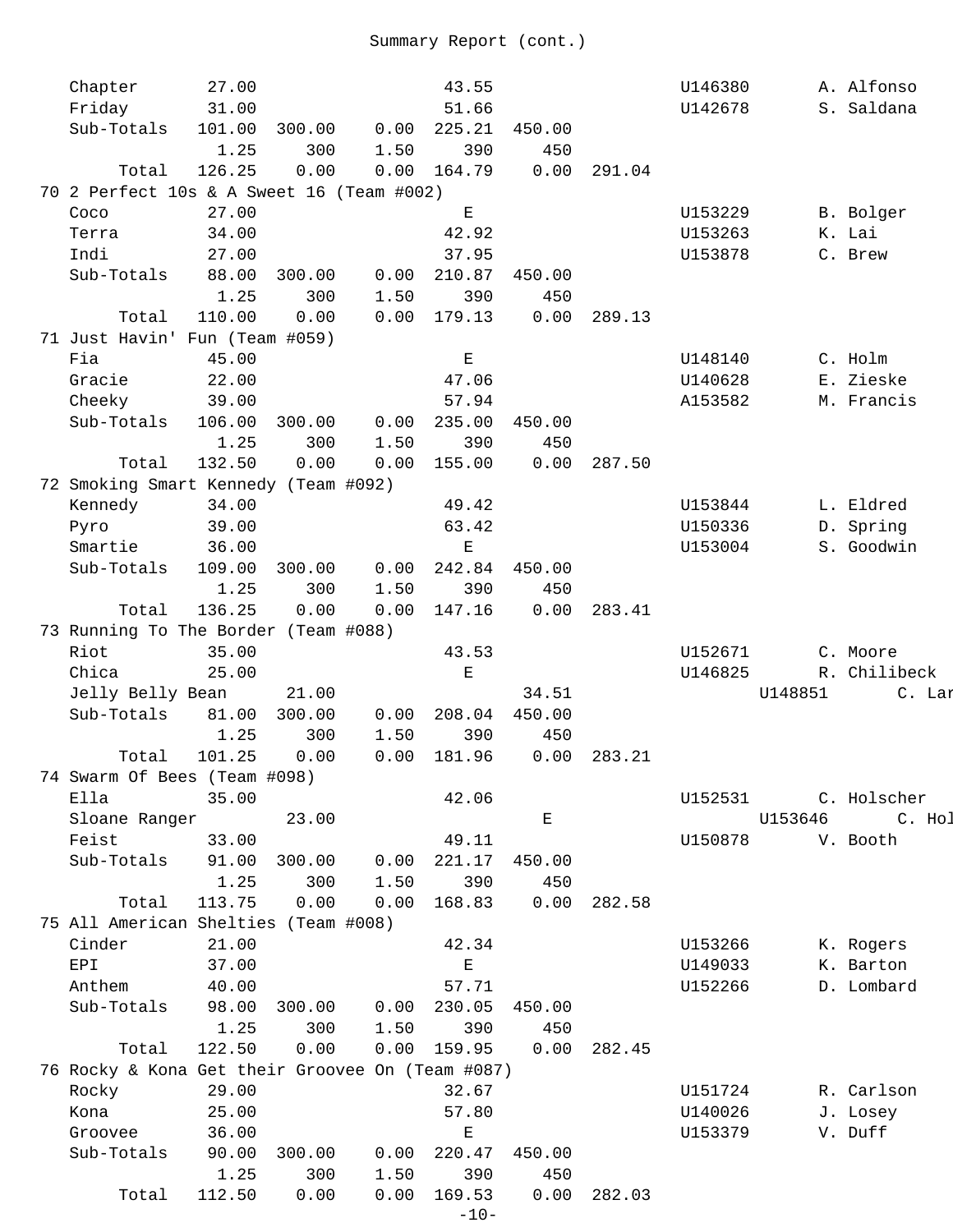| 77 Player Streaking Across The Sky (Team #078) |        |        |      |             |        |        |         |              |
|------------------------------------------------|--------|--------|------|-------------|--------|--------|---------|--------------|
| Sky                                            | 30.00  |        |      | 53.88       |        |        | U154142 | D. McBride   |
| Player                                         | 26.00  |        |      | 43.76       |        |        | U155463 | L. Cope      |
| Streak                                         | 39.00  |        |      | Ε           |        |        | U147969 | B. Schaezler |
| Sub-Totals                                     | 95.00  | 300.00 | 0.00 | 227.64      | 450.00 |        |         |              |
|                                                | 1.25   | 300    | 1.50 | 390         | 450    |        |         |              |
| Total                                          | 118.75 | 0.00   | 0.00 | 162.36      | 0.00   | 281.11 |         |              |
| 78 P!nk Rock Girls (Team #073)                 |        |        |      |             |        |        |         |              |
| Pressa                                         | 25.00  |        |      | Е           |        |        | U146135 | C. Atchison  |
| Libbi                                          | 36.00  |        |      | 51.98       |        |        | U155715 | L. Landers   |
| P!nk                                           | 23.00  |        |      | 39.83       |        |        | U154666 | S. Jacobs    |
| Sub-Totals                                     | 84.00  | 300.00 | 0.00 | 221.81      | 450.00 |        |         |              |
|                                                | 1.25   | 300    | 1.50 | 390         | 450    |        |         |              |
| Total                                          | 105.00 | 0.00   | 0.00 | 168.19      | 0.00   | 273.19 |         |              |
| 79 BC's Can Take A Toller On You (Team #020)   |        |        |      |             |        |        |         |              |
| Gremlin                                        | 31.00  |        |      | Ε           |        |        | U151382 | C. Bridgwood |
| Dew                                            | 34.00  |        |      | 44.66       |        |        | U150872 | E. Coupe     |
| Phoenix                                        | 21.00  |        |      | 50.36       |        |        | U149001 | R. Holford   |
| Sub-Totals                                     | 86.00  | 300.00 | 0.00 | 225.02      | 450.00 |        |         |              |
|                                                | 1.25   | 300    | 1.50 | 390         | 450    |        |         |              |
| Total                                          | 107.50 | 0.00   | 0.00 | 164.98      | 0.00   | 272.48 |         |              |
| 80 Boys Just Wanna Have Fun (Team #025)        |        |        |      |             |        |        |         |              |
| Codex                                          | 25.00  |        |      | 60.09       |        |        | U146580 | T. Roth      |
| Capt'n Kirk                                    | 33.00  |        |      | $\mathbf E$ |        |        | U146613 | C. Warren    |
| Pippin                                         | 31.00  |        |      | 40.65       |        |        | U148838 | L. Zich      |
| Sub-Totals                                     | 89.00  | 300.00 | 0.00 | 230.74      | 450.00 |        |         |              |
|                                                | 1.25   | 300    | 1.50 | 390         | 450    |        |         |              |
| Total                                          | 111.25 | 0.00   | 0.00 | 159.26      | 0.00   | 270.51 |         |              |
| 81 Banzai Buzz Skylar (Team #018)              |        |        |      |             |        |        |         |              |
| <b>Buzz</b>                                    | 30.00  |        |      | 53.25       |        |        | U153850 | N. Newman    |
| Skylar                                         | 28.00  |        |      | $\mathbf E$ |        |        | U143785 | S. Scott     |
| Banzai                                         | 28.00  |        |      | 45.92       |        |        | U147835 | A. Bordwell  |
| Sub-Totals                                     | 86.00  | 300.00 | 0.00 | 229.17      | 450.00 |        |         |              |
|                                                | 1.25   | 300    | 1.50 | 390         | 450    |        |         |              |
| Total                                          | 107.50 | 0.00   | 0.00 | 160.83      | 0.00   | 268.33 |         |              |
| 82 By The Skin Of Our Teeth! (Team #032)       |        |        |      |             |        |        |         |              |
| Brilliant                                      | 38.00  |        |      | Е           |        |        | U153511 | C. Ragan     |
| Lady                                           | 29.00  |        |      | 49.62       |        |        | U153135 | M. Addison   |
| Pixie Pig                                      | 25.00  |        |      | 60.09       |        |        | U143359 | A. Bennett   |
| Sub-Totals                                     | 92.00  | 300.00 | 0.00 | 239.71      | 450.00 |        |         |              |
|                                                | 1.25   | 300    | 1.50 | 390         | 450    |        |         |              |
| Total                                          | 115.00 | 0.00   | 0.00 | 150.29      | 0.00   | 265.29 |         |              |
| 83 Wagger, Swagger & Fresh (Team #113)         |        |        |      |             |        |        |         |              |
| Lincoln                                        | 21.00  |        |      | 64.85       |        |        | U152242 | E. Queen     |
| Switch                                         | 35.00  |        |      | $\mathbf E$ |        |        | U154656 | K. Rogers    |
| Sushi                                          | 34.00  |        |      | 42.83       |        |        | U156340 | J. Plamondon |
| Sub-Totals                                     | 90.00  | 300.00 | 0.00 | 237.68      | 450.00 |        |         |              |
|                                                | 1.25   | 300    | 1.50 | 390         | 450    |        |         |              |
| Total                                          | 112.50 | 0.00   | 0.00 | 152.32      | 0.00   | 264.82 |         |              |
| 84 Burst Kelvin Mari (Team #030)               |        |        |      |             |        |        |         |              |
| <b>Burst</b>                                   | 27.00  |        |      | $\mathbf E$ |        |        | U152364 | T. Smorch    |
| Mari                                           | 23.00  |        |      | 51.80       |        |        | U154599 | J. Kurlander |
| Kelvin                                         | 29.00  |        |      | 42.53       |        |        | U146070 | K. Moureaux  |
| Sub-Totals                                     | 79.00  | 300.00 | 0.00 | 224.33      | 450.00 |        |         |              |
|                                                |        |        |      | $-11-$      |        |        |         |              |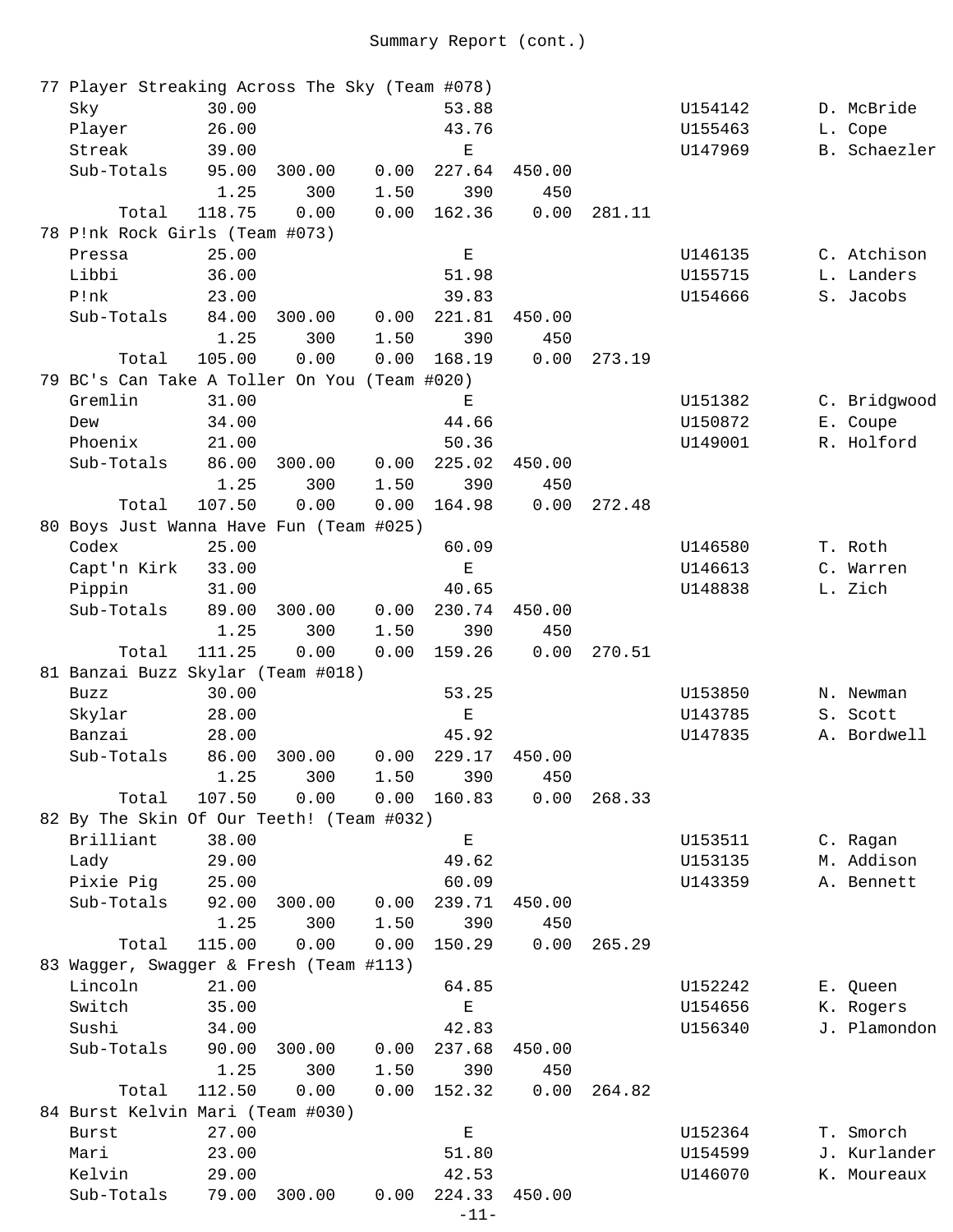|                                                        | 1.25   | 300    | 1.50 | 390                                                                                            | 450    |        |         |              |
|--------------------------------------------------------|--------|--------|------|------------------------------------------------------------------------------------------------|--------|--------|---------|--------------|
| Total                                                  | 98.75  | 0.00   | 0.00 | 165.67                                                                                         | 0.00   | 264.42 |         |              |
| 85 Three's A Herd (Team #110)                          |        |        |      |                                                                                                |        |        |         |              |
| Rowan                                                  | 26.00  |        |      | 42.34                                                                                          |        |        | U149447 | H. Witt      |
| Wager F                                                | 19.00  |        |      | Е                                                                                              |        |        | U143461 | A. Fake      |
| Beezer                                                 | 41.00  |        |      | 60.85                                                                                          |        |        | U152265 | J. Rossi     |
| Sub-Totals                                             | 86.00  | 300.00 | 0.00 | 233.19                                                                                         | 450.00 |        |         |              |
|                                                        | 1.25   | 300    | 1.50 | 390                                                                                            | 450    |        |         |              |
| Total                                                  | 107.50 | 0.00   | 0.00 | 156.81                                                                                         | 0.00   | 264.31 |         |              |
| 86 Red, Black & Blue (Team #082)                       |        |        |      |                                                                                                |        |        |         |              |
| Alex                                                   | 24.00  |        |      | 50.26                                                                                          |        |        | U150186 | E. James     |
| Shiver                                                 | 28.00  |        |      | $\mathbf{E}% _{t}\left  \mathbf{1}\right\rangle =\mathbf{1}_{t}\left  \mathbf{1}\right\rangle$ |        |        | A147946 | N. Hall      |
| Elvis                                                  | 27.00  |        |      | 47.01                                                                                          |        |        | U149194 | T. Horn      |
| Sub-Totals                                             | 79.00  | 300.00 | 0.00 | 227.27                                                                                         | 450.00 |        |         |              |
|                                                        | 1.25   | 300    | 1.50 | 390                                                                                            | 450    |        |         |              |
| Total                                                  | 98.75  | 0.00   | 0.00 | 162.73                                                                                         | 0.00   | 261.48 |         |              |
| 87 Japan A And Expo (Team #053)                        |        |        |      |                                                                                                |        |        |         |              |
| Moana                                                  | 26.00  |        |      | 52.28                                                                                          |        |        | U153713 | N. Sugimoto  |
| Angela                                                 | 32.00  |        |      | 65.00                                                                                          |        |        | U148736 | H. Satou     |
| Expo                                                   | 37.00  |        |      | Ε                                                                                              |        |        | U142815 | W. Sommer    |
| Sub-Totals                                             | 95.00  | 300.00 | 0.00 | 247.28                                                                                         | 450.00 |        |         |              |
|                                                        | 1.25   | 300    | 1.50 | 390                                                                                            | 450    |        |         |              |
| Total                                                  | 118.75 | 0.00   | 0.00 | 142.72                                                                                         | 0.00   | 261.47 |         |              |
| 88 I Heard Ewe (Team #051)                             |        |        |      |                                                                                                |        |        |         |              |
|                                                        |        |        |      |                                                                                                |        |        |         |              |
| Nakoma                                                 | 18.00  |        |      | $\mathbf E$                                                                                    |        |        | U139969 | B. Anderson  |
| Zipper                                                 | 22.00  |        |      | 41.99                                                                                          |        |        | U146897 | S. Melko     |
| Amp H                                                  | 24.00  |        |      | 46.12                                                                                          |        |        | U150478 | S. Hughes    |
| Sub-Totals                                             | 64.00  | 300.00 | 0.00 | 218.11                                                                                         | 450.00 |        |         |              |
|                                                        | 1.25   | 300    | 1.50 | 390                                                                                            | 450    |        |         |              |
| Total                                                  | 80.00  | 0.00   | 0.00 | 171.89                                                                                         | 0.00   | 251.89 |         |              |
| 89 Zero Fox Given (Team #119)                          |        |        |      |                                                                                                |        |        |         |              |
| Banshee                                                | 46.00  |        |      | Е                                                                                              |        |        | U151501 | K. Miller    |
| Peat                                                   | 43.00  |        |      | 43.86                                                                                          |        |        | U146409 | S. Duke      |
| Ziggy Marley 33.00                                     |        |        |      | E                                                                                              |        |        | U150568 | L. Jacobs    |
| Sub-Totals                                             | 122.00 | 300.00 | 0.00 | 303.86                                                                                         | 450.00 |        |         |              |
|                                                        | 1.25   | 300    | 1.50 | 390                                                                                            | 450    |        |         |              |
| Total                                                  | 152.50 | 0.00   | 0.00 | 86.14                                                                                          | 0.00   | 238.64 |         |              |
| 90 Merles Gone Wild (Team #067)                        |        |        |      |                                                                                                |        |        |         |              |
| Tine                                                   | 37.00  |        |      | 58.16                                                                                          |        |        | U149290 | R. Koeske    |
| Nuddge                                                 | 21.00  |        |      | $\mathbf E$                                                                                    |        |        | U151217 | D. Smith     |
| Jaxon                                                  | 21.00  |        |      | 63.41                                                                                          |        |        | U154918 | R. Kalmanson |
| Sub-Totals                                             | 79.00  | 300.00 | 0.00 | 251.57                                                                                         | 450.00 |        |         |              |
|                                                        | 1.25   | 300    | 1.50 | 390                                                                                            | 450    |        |         |              |
| Total                                                  | 98.75  | 0.00   | 0.00 | 138.43                                                                                         | 0.00   | 237.18 |         |              |
| 91 Baby Barks Alot & Mogley Run With Force (Team #015) |        |        |      |                                                                                                |        |        |         |              |
| Honey Badger                                           | 30.00  |        |      | Ε                                                                                              |        |        | U153836 | J. Lolich    |
| Kenobi                                                 | 41.00  |        |      | $\mathbf E$                                                                                    |        |        | U153166 | M. Badamo    |
| Mogly                                                  | 40.00  |        |      | 32.18                                                                                          |        |        | U155609 | S. Straub    |
| Sub-Totals                                             | 111.00 | 300.00 | 0.00 | 292.18                                                                                         | 450.00 |        |         |              |
|                                                        | 1.25   | 300    | 1.50 | 390                                                                                            | 450    |        |         |              |
| Total                                                  | 138.75 | 0.00   | 0.00 | 97.82                                                                                          | 0.00   | 236.57 |         |              |
| 92 Bodie Chica Shibumi (Team #023)                     |        |        |      |                                                                                                |        |        |         |              |
| Chica                                                  | 34.00  |        |      | $\mathbf E$                                                                                    |        |        | U155522 | M. Speagle   |
| Bodie                                                  | 36.00  |        |      | 34.53                                                                                          |        |        | U151228 | J. Kronbach  |
|                                                        |        |        |      | $-12-$                                                                                         |        |        |         |              |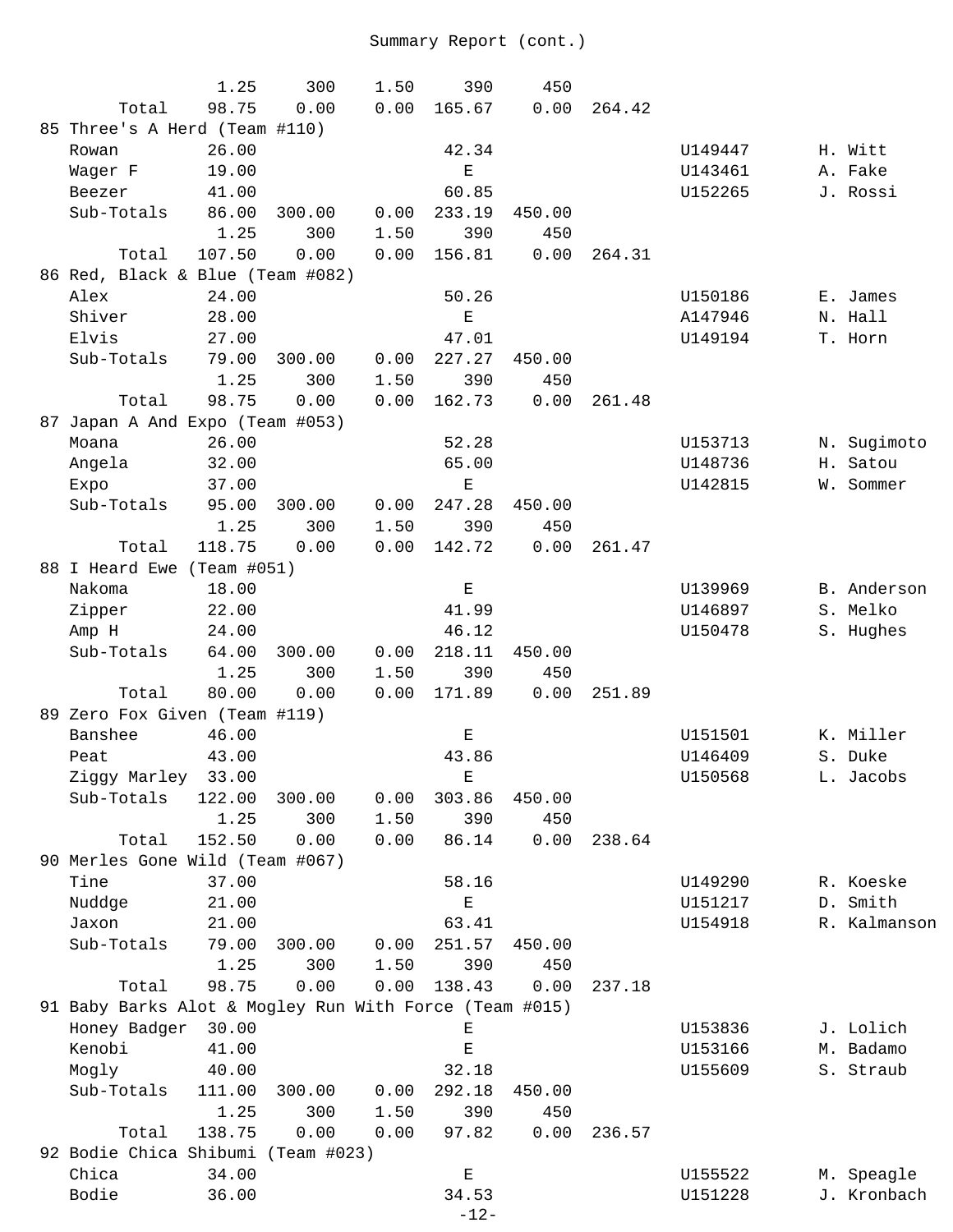| Shibumi                                                            | 40.00  |             |      | Е             |        |        | U150815 | L. Andrews   |
|--------------------------------------------------------------------|--------|-------------|------|---------------|--------|--------|---------|--------------|
| Sub-Totals                                                         | 110.00 | 300.00      | 0.00 | 294.53        | 450.00 |        |         |              |
|                                                                    | 1.25   | 300         | 1.50 | 390           | 450    |        |         |              |
| Total                                                              | 137.50 | 0.00        | 0.00 | 95.47         | 0.00   | 232.97 |         |              |
| 93 Play, Slay, And Conquer The Day (Team #077)                     |        |             |      |               |        |        |         |              |
| Vim                                                                | 38.00  |             |      | 39.13         |        |        | U152147 | K. Terrill   |
| Joss                                                               | 38.00  |             |      | Е             |        |        | U147477 | L. Johns     |
| Racer                                                              | 37.00  |             |      | Ε             |        |        | U148655 | B. Ambruzs   |
| Sub-Totals                                                         | 113.00 | 300.00      | 0.00 | 299.13        | 450.00 |        |         |              |
|                                                                    | 1.25   | 300         | 1.50 | 390           | 450    |        |         |              |
| Total                                                              | 141.25 | 0.00        | 0.00 | 90.87         | 0.00   | 232.12 |         |              |
| 94 A Golden, Two BCs And No BS (Team #003)                         |        |             |      |               |        |        |         |              |
| Strider                                                            | 40.00  |             |      | 47.23         |        |        | U138617 | D. Lukas     |
| Desmond                                                            | 39.00  |             |      | $\mathbf E$   |        |        | U146347 | D. Davis     |
| Tease                                                              | 34.00  |             |      | $\mathbf E$   |        |        | U144633 | S. Vicary    |
| Sub-Totals                                                         | 113.00 | 300.00      | 0.00 | 307.23        | 450.00 |        |         |              |
|                                                                    | 1.25   | 300         | 1.50 | 390           | 450    |        |         |              |
| Total                                                              | 141.25 | 0.00        | 0.00 | 82.77         | 0.00   | 224.02 |         |              |
| 95 A Stunning Jedi Teased Me (Team #005)                           |        |             |      |               |        |        |         |              |
| Tease                                                              | 36.00  |             |      | 46.70         |        |        | U152832 | J. Gerhard   |
| Stun                                                               | 36.00  |             |      | Е             |        |        | U143891 | M. Sheard    |
| Jedi So                                                            | 37.00  |             |      | Е             |        |        | U154050 | K. Solberg   |
| Sub-Totals                                                         | 109.00 | 300.00      | 0.00 | 306.70        | 450.00 |        |         |              |
|                                                                    | 1.25   | 300         | 1.50 | 390           | 450    |        |         |              |
| Total                                                              | 136.25 | 0.00        | 0.00 | 83.30         | 0.00   | 219.55 |         |              |
| 96 Knowing The Goings (Team #060)                                  |        |             |      |               |        |        |         |              |
| Fever                                                              | 43.00  |             |      | Е             |        |        | U151775 | S. Westcott  |
| Bang                                                               | 27.00  |             |      | Е             |        |        | U154717 | M. Martimo   |
| Knack                                                              | 24.00  |             |      | 32.80         |        |        | U149452 | S. Dos       |
| Sub-Totals                                                         | 94.00  | 300.00      |      | $0.00$ 292.80 | 450.00 |        |         |              |
|                                                                    | 1.25   | 300         | 1.50 | 390           | 450    |        |         |              |
| Total                                                              | 117.50 | 0.00        | 0.00 | 97.20         | 0.00   | 214.70 |         |              |
| 97 Tally Up Seven Franks - We Are All About The Money! (Team #101) |        |             |      |               |        |        |         |              |
| Tally 37.00                                                        |        |             |      | $\mathbf{E}$  |        |        | U150312 | K. Nielsen   |
| Franky                                                             | 34.00  |             |      | $\mathbf E$   |        |        | U148846 | B. Baker     |
| Seven                                                              | 34.00  |             |      | 48.74         |        |        | U141837 | R. LaRocque  |
| Sub-Totals                                                         | 105.00 | 300.00      | 0.00 | 308.74        | 450.00 |        |         |              |
|                                                                    | 1.25   | 300         | 1.50 | 390           | 450    |        |         |              |
| Total                                                              | 131.25 | 0.00        | 0.00 | 81.26         | 0.00   | 212.51 |         |              |
| 98 Apple Cider Vinegar                                             |        | (Team #012) |      |               |        |        |         |              |
| Angel                                                              | 43.00  |             |      | 47.24         |        |        | U152129 | W. Crawshaw  |
| Varsity                                                            | 33.00  |             |      | Е             |        |        | U152793 | K. Clement   |
| Cheetah                                                            | 26.00  |             |      | Ε             |        |        | U154667 | K. Wilson    |
| Sub-Totals                                                         | 102.00 | 300.00      | 0.00 | 307.24        | 450.00 |        |         |              |
|                                                                    | 1.25   | 300         | 1.50 | 390           | 450    |        |         |              |
| Total                                                              | 127.50 | 0.00        | 0.00 | 82.76         | 0.00   | 210.26 |         |              |
| 99 Graceful Adventures On A Harley (Team #046)                     |        |             |      |               |        |        |         |              |
| Gracey                                                             | 35.00  |             |      | Е             |        |        | U147769 | K. Rohr      |
| Harley                                                             | 34.00  |             |      | 51.36         |        |        | U143230 | B. Rutkowski |
| Venture                                                            | 33.00  |             |      | $\mathbf E$   |        |        | U142313 | N. Levesque  |
| Sub-Totals                                                         | 102.00 | 300.00      | 0.00 | 311.36        | 450.00 |        |         |              |
|                                                                    | 1.25   | 300         | 1.50 | 390           | 450    |        |         |              |
| Total                                                              | 127.50 | 0.00        | 0.00 | 78.64         | 0.00   | 206.14 |         |              |
| 100 Herds So Good (Team #049)                                      |        |             |      |               |        |        |         |              |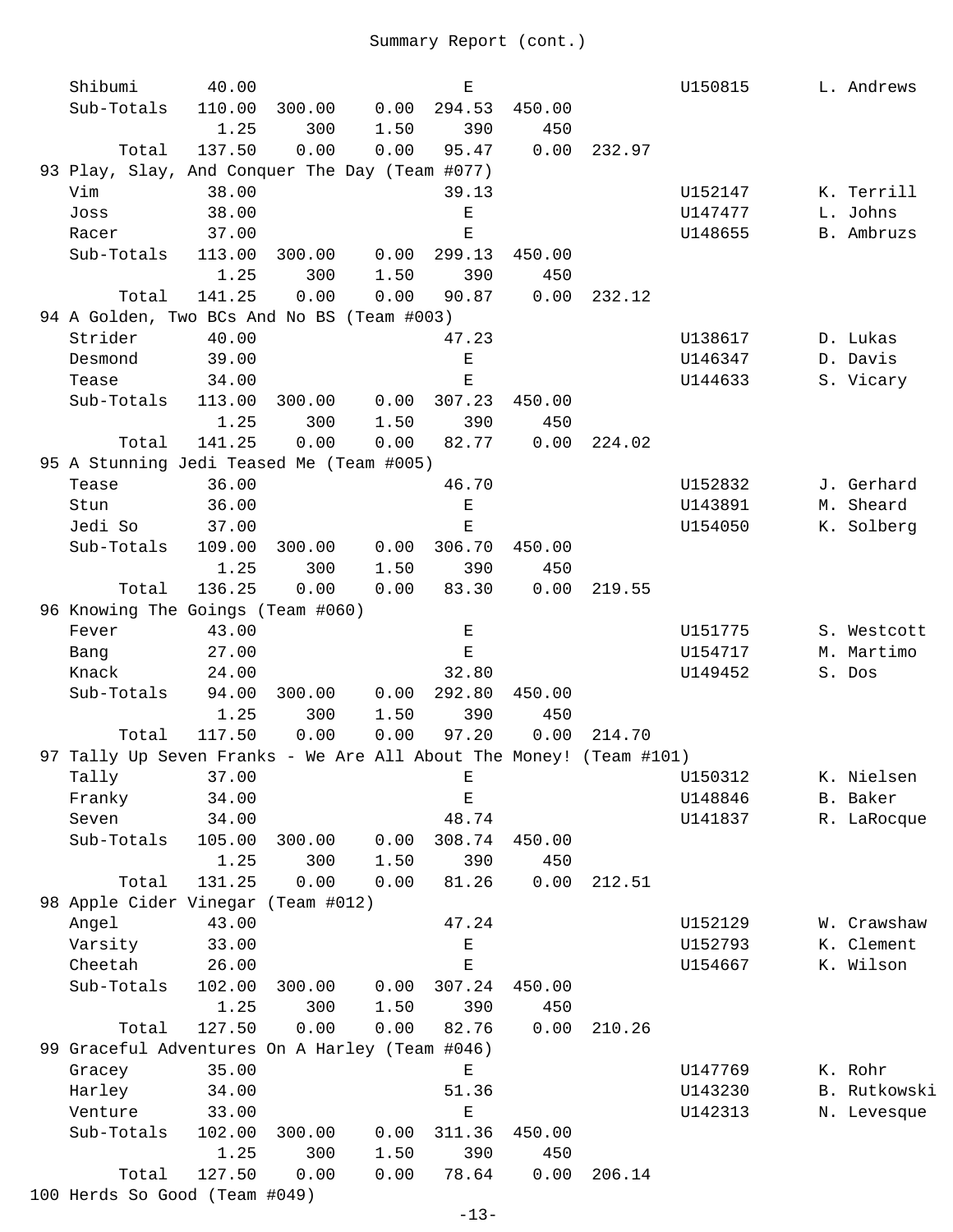| Teddy                                           | 44.00  |        |      | Ε                  |        |             | U146535 | S. Lohrer    |
|-------------------------------------------------|--------|--------|------|--------------------|--------|-------------|---------|--------------|
| Tuukka                                          | 26.00  |        |      | $\mathbf E$        |        |             | U147238 | L. Thibodeau |
| Beinn                                           | 27.00  |        |      | 46.53              |        |             | U153939 | L. Medcraft  |
| Sub-Totals                                      | 97.00  | 300.00 | 0.00 | 306.53             | 450.00 |             |         |              |
|                                                 | 1.25   | 300    | 1.50 | 390                | 450    |             |         |              |
| Total                                           | 121.25 | 0.00   | 0.00 | 83.47              | 0.00   | 204.72      |         |              |
| 101 Spiff'N Up Our Race Cars (Team #095)        |        |        |      |                    |        |             |         |              |
| Ast'N                                           | 38.00  |        |      | 40.93              |        |             | U153484 | N. Lende     |
| Spiff                                           | 31.00  |        |      | $\mathbf E$        |        |             | U152471 | S. Haigler   |
| Beemer                                          | 22.00  |        |      | $\mathbf E$        |        |             | U141827 | S. Schmidt   |
| Sub-Totals                                      | 91.00  | 300.00 | 0.00 | 300.93             | 450.00 |             |         |              |
|                                                 | 1.25   | 300    | 1.50 | 390                | 450    |             |         |              |
| Total                                           | 113.75 | 0.00   | 0.00 | 89.07              | 0.00   | 202.82      |         |              |
| 102 Hot And Loud Dancers (Team #050)            |        |        |      |                    |        |             |         |              |
| Winnie                                          | 42.00  |        |      | 44.90              |        |             | U152124 | P. Toro      |
| Mambo                                           | 25.00  |        |      | $\mathbf E$        |        |             | U149234 | J. Ramirez   |
| Blanche                                         | 27.00  |        |      | $\mathbf E$        |        |             | U149419 | K. Grace     |
| Sub-Totals                                      | 94.00  |        | 0.00 |                    | 450.00 |             |         |              |
|                                                 |        | 300.00 |      | 304.90             |        |             |         |              |
|                                                 | 1.25   | 300    | 1.50 | 390                | 450    |             |         |              |
| Total                                           | 117.50 | 0.00   | 0.00 | 85.10              | 0.00   | 202.60      |         |              |
| 103 Poodle Sistas And Their Mista (Team #079)   |        |        |      |                    |        |             |         |              |
| Trendi                                          | 36.00  |        |      | 45.39              |        |             | U150439 | R. Schnulle  |
| Seal                                            | 21.00  |        |      | $\mathbf E$        |        |             | U150115 | K. Kinnan    |
| Dazzle                                          | 37.00  |        |      | $\mathbf E$        |        |             | U147965 | M. Keating   |
| Sub-Totals                                      | 94.00  | 300.00 | 0.00 | 305.39             | 450.00 |             |         |              |
|                                                 | 1.25   | 300    | 1.50 | 390                | 450    |             |         |              |
| Total                                           | 117.50 | 0.00   | 0.00 | 84.61              | 0.00   | 202.11      |         |              |
| 104 Be Kind, Have Faith and Rock On (Team #021) |        |        |      |                    |        |             |         |              |
| Kindle                                          | 36.00  |        |      | 51.65              |        |             | U155384 | K. Schaefer  |
| Rhythm                                          | 30.00  |        |      | Ε                  |        |             | A153223 | L. Husson    |
| Faith                                           | 33.00  |        |      | Ε                  |        |             | U147396 | J. Moll      |
| Sub-Totals                                      | 99.00  | 300.00 | 0.00 | 311.65             | 450.00 |             |         |              |
|                                                 | 1.25   | 300    | 1.50 | 390                | 450    |             |         |              |
| Total                                           | 123.75 | 0.00   | 0.00 | 78.35              |        | 0.00 202.10 |         |              |
| 105 Burning Through The Sky (Team #029)         |        |        |      |                    |        |             |         |              |
| Della                                           | 38.00  |        |      | $\mathbf E$        |        |             | U148232 | D. Jacques   |
| Maybe                                           | 34.00  |        |      | $\mathbf E$        |        |             | U140595 | M. Bishop    |
| Fly                                             | 22.00  |        |      | 46.38              |        |             | U149405 | K. Stinnett  |
| Sub-Totals                                      | 94.00  | 300.00 | 0.00 | 306.38             | 450.00 |             |         |              |
|                                                 | 1.25   | 300    | 1.50 | 390                | 450    |             |         |              |
| Total                                           | 117.50 | 0.00   | 0.00 | 83.62              | 0.00   | 201.12      |         |              |
| 106 One Tail Short Of 3 BC's (Team #072)        |        |        |      |                    |        |             |         |              |
| Amp C                                           | 29.00  |        |      | $\mathbf E$        |        |             | U146272 | L. Cope      |
| Westley                                         | 39.00  |        |      | 61.78              |        |             | U146732 | M. Metelko   |
| Wager W                                         | 38.00  |        |      | $\mathbf{E}% _{0}$ |        |             | U148662 | J. Watson    |
| Sub-Totals                                      | 106.00 | 300.00 | 0.00 | 321.78             | 450.00 |             |         |              |
|                                                 | 1.25   | 300    | 1.50 | 390                | 450    |             |         |              |
| Total                                           | 132.50 | 0.00   | 0.00 | 68.22              | 0.00   | 200.72      |         |              |
| 107 Japan B (Team #054)                         |        |        |      |                    |        |             |         |              |
| Char-Lee                                        | 36.00  |        |      | $\mathbf{E}% _{0}$ |        |             | U151074 | M. Maeda     |
| Moose                                           | 27.00  |        |      | 42.49              |        |             | U151114 | Y. Amano     |
| Ecru                                            | 25.00  |        |      | E                  |        |             | U148767 | R. Horiuchi  |
| Sub-Totals                                      | 88.00  | 300.00 | 0.00 | 302.49             | 450.00 |             |         |              |
|                                                 | 1.25   | 300    | 1.50 | 390                | 450    |             |         |              |
|                                                 |        |        |      | $-14-$             |        |             |         |              |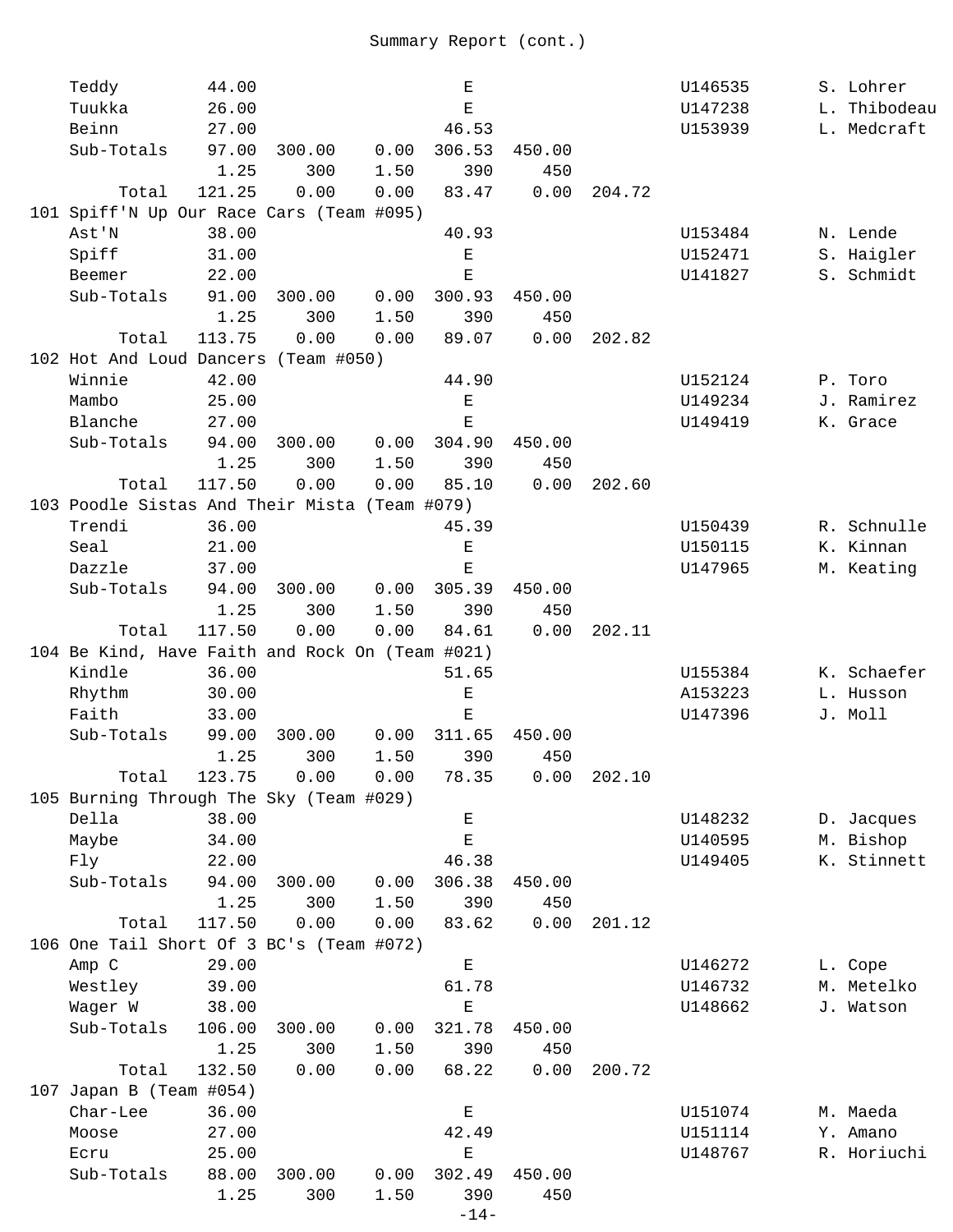| Total                                                | 110.00 | 0.00   | 0.00 | 87.51       | 0.00   | 197.51 |         |                |
|------------------------------------------------------|--------|--------|------|-------------|--------|--------|---------|----------------|
| 108 Beauties & The Beast (Team #022)                 |        |        |      |             |        |        |         |                |
| Elite                                                | 36.00  |        |      | 44.98       |        |        | U148998 | K. Brown       |
| Brisa                                                | 30.00  |        |      | $\mathbf E$ |        |        | U142192 | R. Martinez    |
| Jubilee                                              | 22.00  |        |      | Е           |        |        | U149171 | P. Pantojas    |
| Sub-Totals                                           | 88.00  | 300.00 | 0.00 | 304.98      | 450.00 |        |         |                |
|                                                      | 1.25   | 300    | 1.50 | 390         | 450    |        |         |                |
| Total                                                | 110.00 | 0.00   | 0.00 | 85.02       | 0.00   | 195.02 |         |                |
| 109 Bring It On (Team #027)                          |        |        |      |             |        |        |         |                |
| Spider                                               | 34.00  |        |      | $\mathbf E$ |        |        | U154993 | W. Williams-We |
| Moneypenny                                           | 24.00  |        |      | $\mathbf E$ |        |        | U145692 | C. Holmes      |
| The Cutter                                           | 29.00  |        |      | 49.31       |        |        | U145189 | D. Scott       |
| Sub-Totals                                           | 87.00  | 300.00 | 0.00 | 309.31      | 450.00 |        |         |                |
|                                                      | 1.25   | 300    | 1.50 | 390         | 450    |        |         |                |
| Total                                                | 108.75 | 0.00   | 0.00 | 80.69       | 0.00   | 189.44 |         |                |
| 110 Leia's Legacy Reigns (Team #062)                 |        |        |      |             |        |        |         |                |
| Leia                                                 | 20.00  |        |      | $\mathbf E$ |        |        | U153276 | A. Fake        |
| Legacy                                               | 29.00  |        |      | 53.15       |        |        | U152464 | J. Gauntt      |
| Reign                                                | 37.00  |        |      | $\mathbf E$ |        |        | U155271 | J. Terry       |
| Sub-Totals                                           | 86.00  | 300.00 | 0.00 | 313.15      | 450.00 |        |         |                |
|                                                      | 1.25   | 300    | 1.50 | 390         | 450    |        |         |                |
| Total                                                | 107.50 | 0.00   | 0.00 | 76.85       | 0.00   | 184.35 |         |                |
| 111 Crazy Hair, Don't Care! (Team #039)              |        |        |      |             |        |        |         |                |
| Hasten                                               | 25.00  |        |      | $\mathbf E$ |        |        | U138041 | T. Whitfield   |
| Friday                                               | 23.00  |        |      | 55.48       |        |        | U139348 | C. McClernon   |
| Squirrel                                             | 37.00  |        |      | Е           |        |        | U150068 | K. Gloor       |
| Sub-Totals                                           | 85.00  | 300.00 | 0.00 | 315.48      | 450.00 |        |         |                |
|                                                      | 1.25   | 300    | 1.50 | 390         | 450    |        |         |                |
| Total                                                | 106.25 | 0.00   | 0.00 | 74.52       | 0.00   | 180.77 |         |                |
| 112 Ariel Ray Serina Sunny (Team #013)               |        |        |      |             |        |        |         |                |
| Serina                                               | 33.00  |        |      | $\mathbf E$ |        |        | U157294 | W. Ji          |
| Sunny                                                | 37.00  |        |      | 38.69       |        |        | U157297 | X. Zhou        |
| Ariel Ray                                            | Abs    |        |      | Abs         |        |        | U146748 | J. Chen        |
| Sub-Totals                                           | 70.00  | 300.00 | 0.00 | 298.69      | 450.00 |        |         |                |
|                                                      | 1.25   | 300    | 1.50 | 390         | 450    |        |         |                |
| Total                                                | 87.50  | 0.00   | 0.00 | 91.31       | 0.00   | 178.81 |         |                |
| 113 Gambling On Being Famous As The Nile (Team #045) |        |        |      |             |        |        |         |                |
| Fame                                                 | 24.00  |        |      | Е           |        |        | U151847 | J. Boggs       |
| Jackpot                                              | 30.00  |        |      | $\mathbf E$ |        |        | U154788 | L. Gormican    |
| Nile                                                 | 23.00  |        |      | 59.01       |        |        | U156052 | J. York        |
| Sub-Totals                                           | 77.00  | 300.00 | 0.00 | 319.01      | 450.00 |        |         |                |
|                                                      | 1.25   | 300    | 1.50 | 390         | 450    |        |         |                |
| Total                                                | 96.25  | 0.00   | 0.00 | 70.99       | 0.00   | 167.24 |         |                |
| 114 Pink's Heart Races For Romeo (Team #076)         |        |        |      |             |        |        |         |                |
| Pink                                                 | 48.00  |        |      | Ε           |        |        | U143893 | C. Hess        |
| Race                                                 | 47.00  |        |      | Ε           |        |        | U148544 | J. Poling      |
| Romeo                                                | 33.00  |        |      | Е           |        |        | U150064 | L. Kelley      |
| Sub-Totals                                           | 128.00 | 300.00 | 0.00 | 390.00      | 450.00 |        |         |                |
|                                                      | 1.25   | 300    | 1.50 | 390         | 450    |        |         |                |
|                                                      |        |        |      |             |        |        |         |                |
| Total                                                | 160.00 | 0.00   | 0.00 | 0.00        | 0.00   | 160.00 |         |                |
| 115 Burton Robin Rush (Team #031)                    |        |        |      |             |        |        |         |                |
| Robin                                                | Abs    |        |      | $\mathbf E$ |        |        | U157295 | Z. Tang        |
| Burton                                               | 29.00  |        |      | 49.78       |        |        | U157292 | X. Yao         |
| Rush                                                 | 34.00  |        |      | Е<br>$-15-$ |        |        | U153186 | T. Duncan      |
|                                                      |        |        |      |             |        |        |         |                |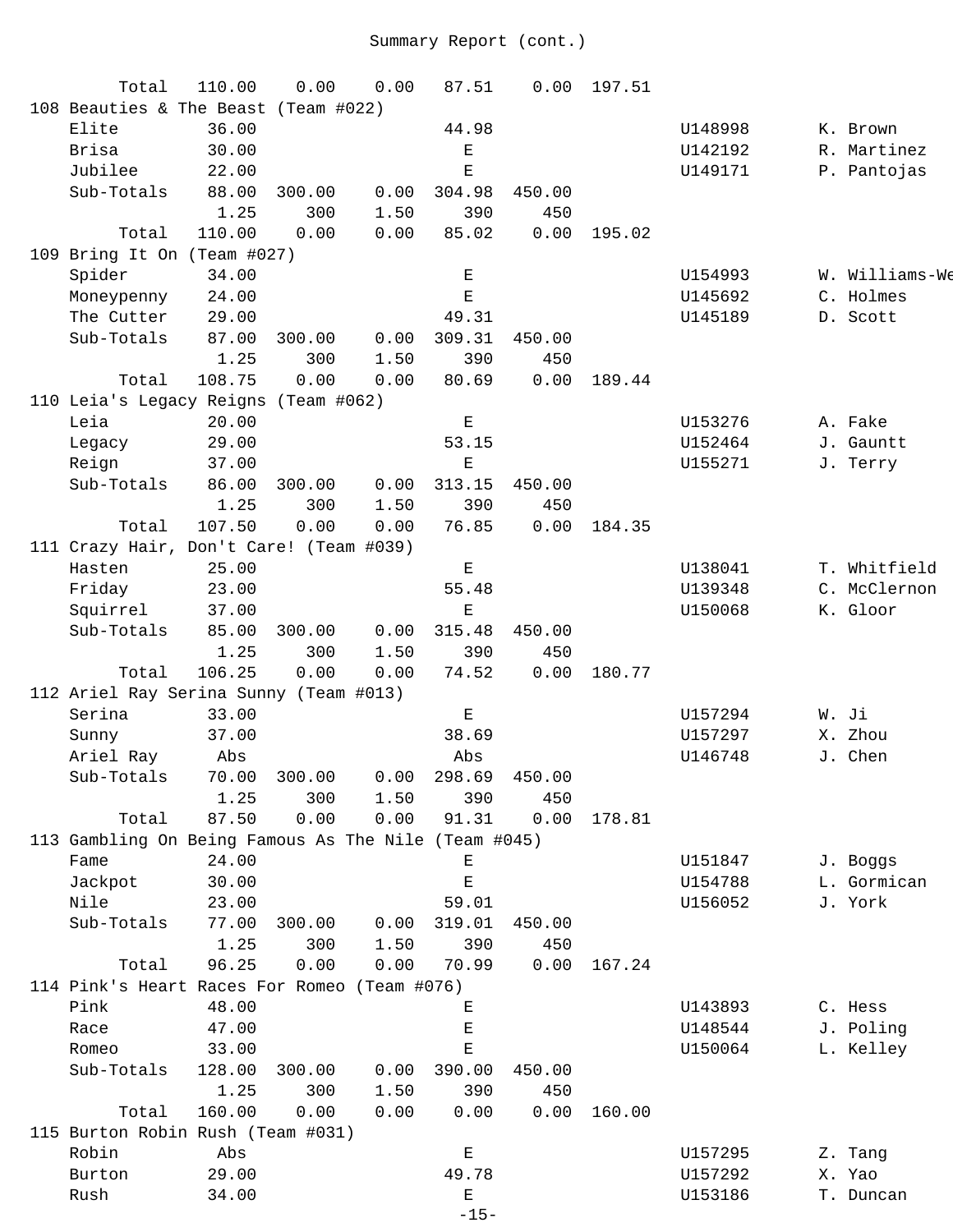| Sub-Totals                                | 63.00  | 300.00 | 0.00 | 309.78      | 450.00 |        |         |             |
|-------------------------------------------|--------|--------|------|-------------|--------|--------|---------|-------------|
|                                           | 1.25   | 300    | 1.50 | 390         | 450    |        |         |             |
| Total                                     | 78.75  | 0.00   | 0.00 | 80.22       | 0.00   | 158.97 |         |             |
| 116 Make Mine A Double (Team #064)        |        |        |      |             |        |        |         |             |
| Diva                                      | 25.00  |        |      | Е           |        |        | U153613 | L. Slusher  |
| Vex W                                     | 40.00  |        |      | Ε           |        |        | U150321 | L. Woodside |
| Rogue                                     | 29.00  |        |      | $\mathbf E$ |        |        | U151874 | D. Scott    |
| Sub-Totals                                | 94.00  | 300.00 | 0.00 | 390.00      | 450.00 |        |         |             |
|                                           | 1.25   | 300    | 1.50 | 390         | 450    |        |         |             |
| Total                                     | 117.50 | 0.00   | 0.00 | 0.00        | 0.00   | 117.50 |         |             |
| 117 Paws And Let Jenny Shine (Team #074)  |        |        |      |             |        |        |         |             |
| Jenny                                     | 31.00  |        |      | $\mathbf E$ |        |        | U141724 | K. Mahan    |
| Shine                                     | 33.00  |        |      | $\mathbf E$ |        |        | U152319 | H. Jones    |
| Pawley                                    | 29.00  |        |      | Ε           |        |        | U150851 | A. Cook     |
| Sub-Totals                                | 93.00  | 300.00 | 0.00 | 390.00      | 450.00 |        |         |             |
|                                           | 1.25   | 300    | 1.50 | 390         | 450    |        |         |             |
| Total                                     | 116.25 | 0.00   | 0.00 | 0.00        | 0.00   | 116.25 |         |             |
| 118 Weapons Of Mass Confusion (Team #114) |        |        |      |             |        |        |         |             |
| Kaiden                                    | 22.00  |        |      | $\mathbf E$ |        |        | U155393 | R. Taylor   |
| Triton                                    | 34.00  |        |      | $\mathbf E$ |        |        | U140337 | A. Fink     |
| Radler                                    | 23.00  |        |      | $\mathbf E$ |        |        | U144373 | C. Egyed    |
| Sub-Totals                                | 79.00  | 300.00 | 0.00 | 390.00      | 450.00 |        |         |             |
|                                           | 1.25   | 300    | 1.50 | 390         | 450    |        |         |             |
| Total                                     | 98.75  | 0.00   | 0.00 | 0.00        | 0.00   | 98.75  |         |             |
| 119 Que Sera Sera (Team #080)             |        |        |      |             |        |        |         |             |
| Hype                                      | 29.00  |        |      | Ε           |        |        | U140665 | L. Slusher  |
| Tesla                                     | 18.00  |        |      | Ε           |        |        | U154366 | L. Snyder   |
| Beckett                                   | 28.00  |        |      | $\mathbf E$ |        |        | U149166 | A. Popper   |
| Sub-Totals                                | 75.00  | 300.00 | 0.00 | 390.00      | 450.00 |        |         |             |
|                                           | 1.25   | 300    | 1.50 | 390         | 450    |        |         |             |
| Total                                     | 93.75  | 0.00   | 0.00 | 0.00        | 0.00   | 93.75  |         |             |
| 120 zzz Scratch 2 (Team #121)             |        |        |      |             |        |        |         |             |
| Grape                                     | Abs    |        |      | Abs         |        |        | A813891 | B. Thomas   |
| Zin                                       | Abs    |        |      | Abs         |        |        | U147957 | S. Anderson |
| Yuli                                      | 37.00  |        |      | $\mathbf E$ |        |        | U149895 | L. Greene   |
| Sub-Totals                                | 37.00  | 300.00 | 0.00 | 390.00      | 450.00 |        |         |             |
|                                           | 1.25   | 300    | 1.50 | 390         | 450    |        |         |             |
| Total                                     | 46.25  | 0.00   | 0.00 | 0.00        | 0.00   | 46.25  |         |             |
| 121 zzz Scratch 1 (Team #120)             |        |        |      |             |        |        |         |             |
| Heist                                     | Abs    |        |      | Abs         |        |        | U144265 | N. Fischer  |
| Loka                                      | Abs    |        |      | Abs         |        |        | U157346 | S. Tumanova |
| Boogie                                    | Abs    |        |      | Abs         |        |        | U149191 | P. Friauf   |
| Sub-Totals                                | 0.00   | 300.00 | 0.00 | 390.00      | 450.00 |        |         |             |
|                                           | 1.25   | 300    | 1.50 | 390         | 450    |        |         |             |
| Total                                     | 0.00   | 0.00   | 0.00 | 0.00        | 0.00   | 0.00   |         |             |
| 122 zzz Scratch 3 (Team #122)             |        |        |      |             |        |        |         |             |
| Velo                                      | Abs    |        |      | Abs         |        |        | U147459 | M. Speagle  |
| Sub-Totals                                | 0.00   | 300.00 | 0.00 | 390.00      | 450.00 |        |         |             |
|                                           | 1.25   | 300    | 1.50 | 390         | 450    |        |         |             |
| Total                                     | 0.00   | 0.00   | 0.00 | 0.00        | 0.00   | 0.00   |         |             |